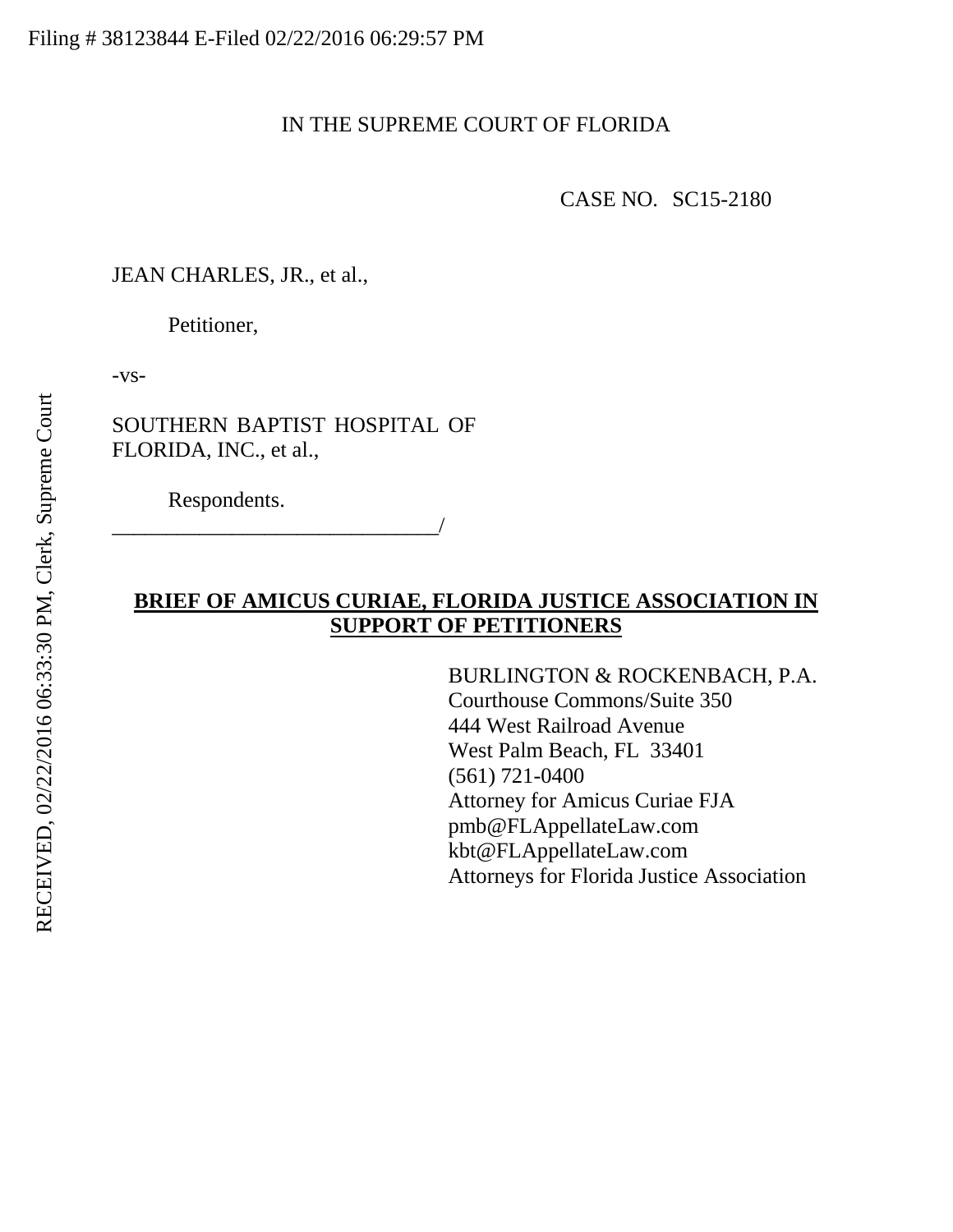## **TABLE OF CONTENTS**

**PAGE**

| <b>TABLE OF AUTHORITIES</b> | $\cdots$<br>111 |
|-----------------------------|-----------------|
| <b>INTRODUCTION</b>         | $1 - 2$         |
| SUMMARY OF THE ARGUMENT     | $2 - 3$         |
| ARGUMENT                    | $3 - 17$        |

#### **ARGUMENT**

THE FIRST DISTRICT'S DECISION DOES NOT PROPERLY RECOGNIZE THE PSQIA'S DEFERENCE TO THE STATE'S REGULATION OF HEALTCARE INFORMATION AND SHOULD BE REVERSED.

| The PSQIA Does Not Affect Existing State Law on the<br>Maintenance of and Access to Healthcare Information | $4 - 7$  |
|------------------------------------------------------------------------------------------------------------|----------|
| Summary of Florida Statutory Provisions Addressing<br>Recordkeeping and Reporting by Healthcare Providers  | $7 - 13$ |
| <b>CONCLUSION</b>                                                                                          |          |
| <b>CERTIFICATE OF SERVICE</b>                                                                              | 18       |
| <b>CERTIFICATE OF TYPE SIZE &amp; STYLE</b>                                                                |          |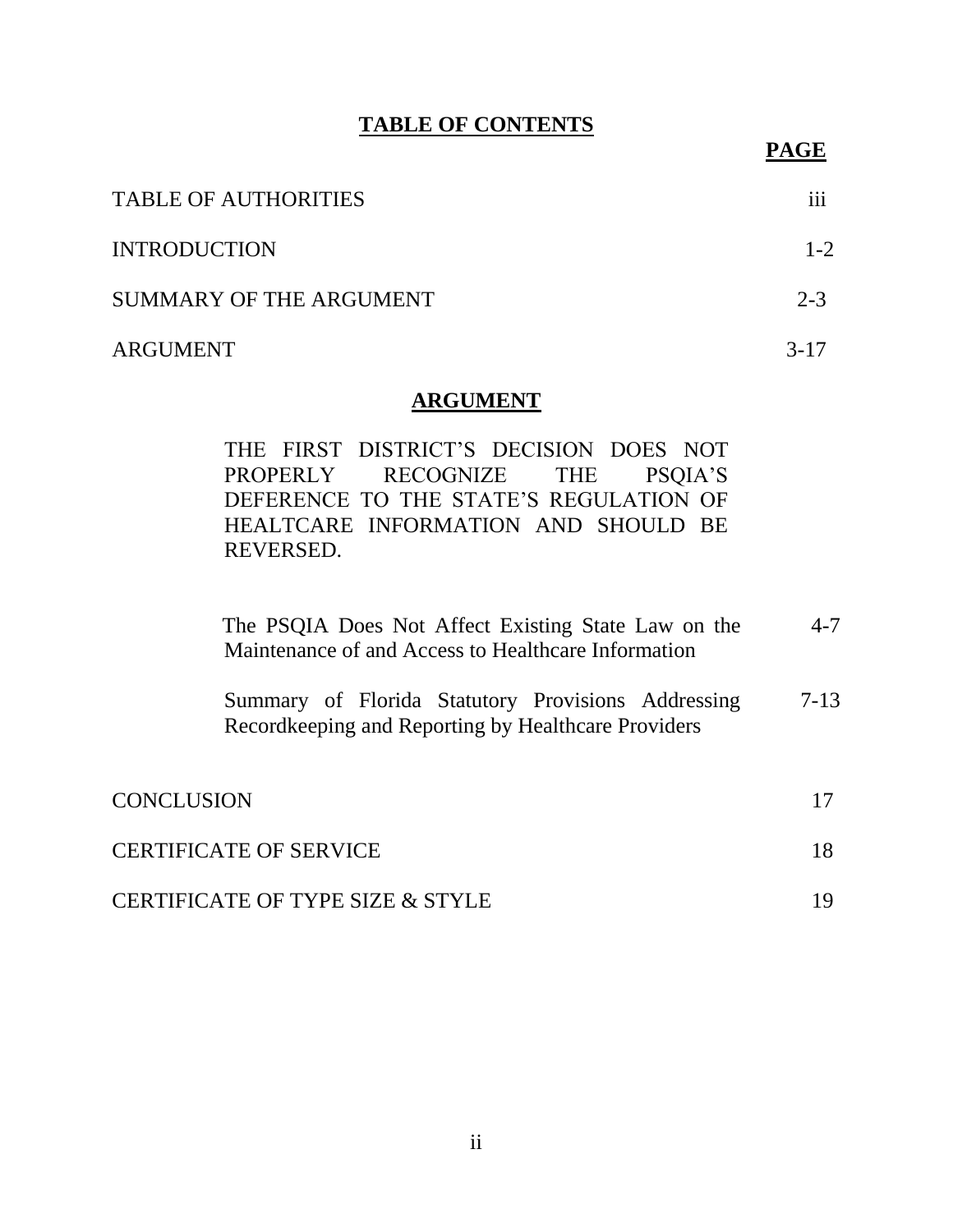# **TABLE OF AUTHORITIES**

| <b>CASES</b>                                                              | <b>PAGE</b> |
|---------------------------------------------------------------------------|-------------|
| Doherty v.U.S. Dep't of Justice,<br>775 F.2d 49 (2d Cir. 1985)            | 16          |
| Hayden v. Nat'l Security Agency,<br>608 F.2d 1381, 1384 (D.C. Cir. 1979)  | 16          |
| Larson v. Dep't of State,<br>565 F.3d 857 (D.C. Cir. 2009)                | 17          |
| Tibbs v. Bunnell,<br>448 S.W. 3d 796, 815 (Ky. 2014)                      | 14          |
| Weissman v. Central Intellegence Agency,<br>565 F.2d 692 (D.C. Cir. 1977) | 16          |

# **STATUTES**

| 29 U.S.C. §299b-22                        | 6            |
|-------------------------------------------|--------------|
| 42 U.S.C. §299b-21                        | 4, 5, 11, 12 |
| 42 U.S.C. §299b-22                        | 6            |
| Fla. Stat., §395.0191                     | 8            |
| Fla. Stat., §395.0193                     | 8.9          |
| Fla. Stat., §395.0197                     | 9.10         |
| Fla. Stat., §766.101                      | 7.8          |
| Freedom of Information Act, 5 U.S.C. §552 | 16           |

# **OTHER AUTHORITIES**

| §59A-3.2085                                                         | 12 |
|---------------------------------------------------------------------|----|
| 2 Attorney-Client Privilege in the United States §11:16 (Dec. 2015) | 15 |
| Article $X \$                                                       |    |
| Florida Administrative Code §59A-3.270                              | 11 |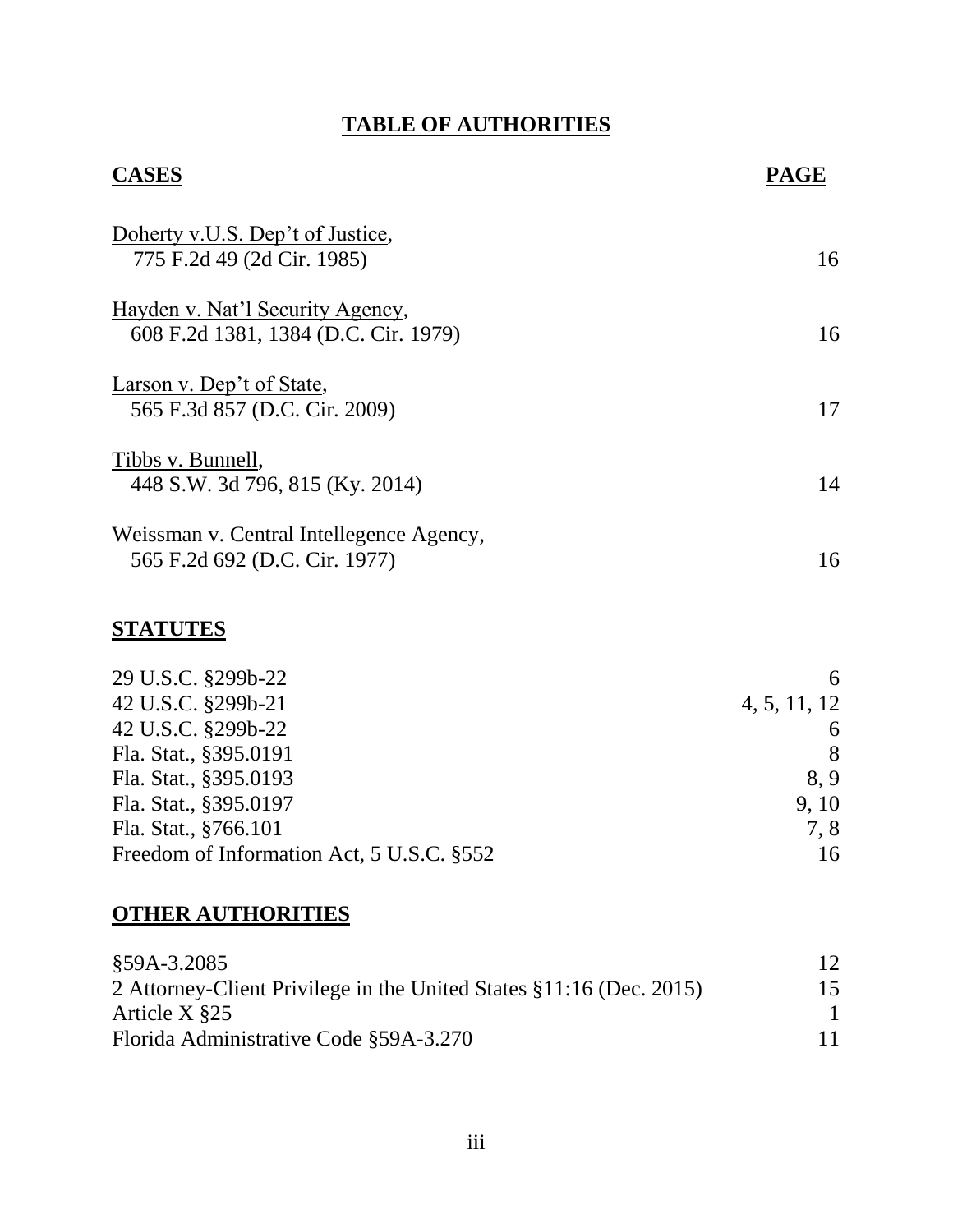#### **INTRODUCTION**

The Florida Justice Association ("the FJA") is a large, voluntary, and statewide association of more than 3,000 trial lawyers concentrating on litigation in all areas of the law. The members of the FJA are pledged to the preservation of the American legal system, the protection of individual rights and liberties, the evolution of the common law, and the right of access to courts.

This case is important to the FJA because it involves an attempt to eviscerate Article X §25 of the Florida Constitution ("Amendment 7"), a constitutional provision that grants individuals the right to access records of adverse medical incidents from certain healthcare providers. This issue is significant not only in the litigation of medical malpractice claims, but also with respect to the public's ability to obtain records relevant to their personal healthcare decisions.

There are also related issues of significance regarding the obligation of hospitals to maintain certain records and provide access to them pursuant to Florida statutes and regulations. Also, Southern Baptist Hospital of Florida, Inc. ("Baptist Hospital") argued in the trial court that it could not be compelled to provide a privilege log, and it did not unequivocally acknowledge the court's authority to conduct an in camera inspection of the documents and information in its patient safety evaluation system ("PSE system") (i.e. that which is provided to its patient safety organization ("PSO")). Certain language in the First District's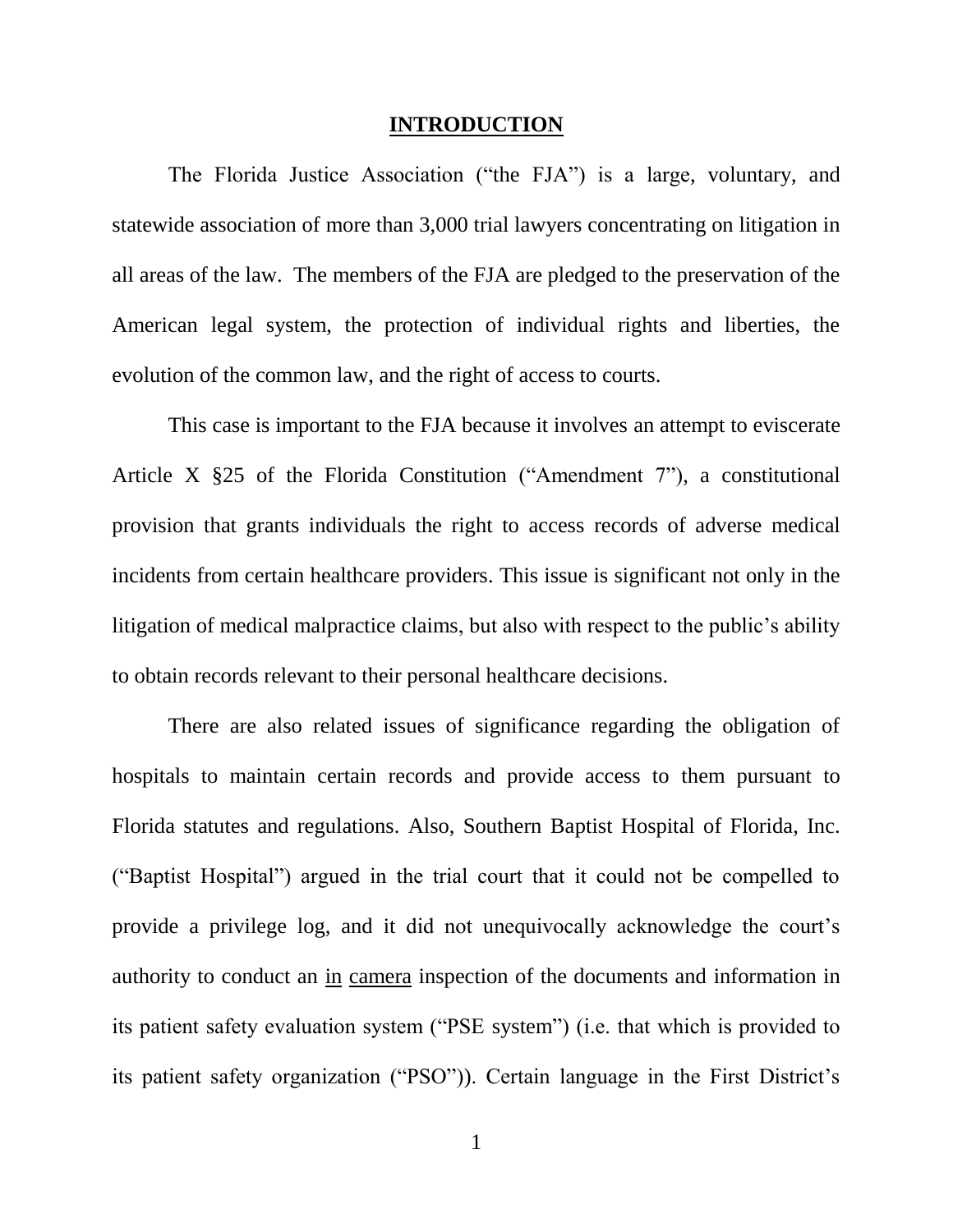opinion could be construed to provide support to Baptist Hospital's position. This raises serious issues regarding the inherent authority of the court to determine claims of privilege and to make the necessary factual determinations to support such rulings.

#### **SUMMARY OF THE ARGUMENT**

The Patient's Safety and Quality Improvement Act ("PSQIA") contains multiple provisions clearly stating that it does not intend to preempt or supersede any State law regarding the recordkeeping or reporting of adverse medical incidents by healthcare facilities. The PSQIA, by its own terms, does not include within the definition of "patient safety work product" any information or records gathered for purposes other than for providing them to a PSO. This necessarily means that any data gathered, recorded, or reported pursuant to state law is not "patient safety work product." Additionally, the PSQIA specifically provides that it does not intend to affect State law regarding any information or records relating to adverse medical incidents that are governed by State law.

The Florida statutes contain extensive provisions regulating healthcare facilities by requiring certain committees, proceedings, records, and reporting requirements relating to the quality of healthcare. While virtually all of those statutory provisions originally contained limited confidentiality provisions, those restrictions on access were eliminated by the enactment of Amendment 7. Since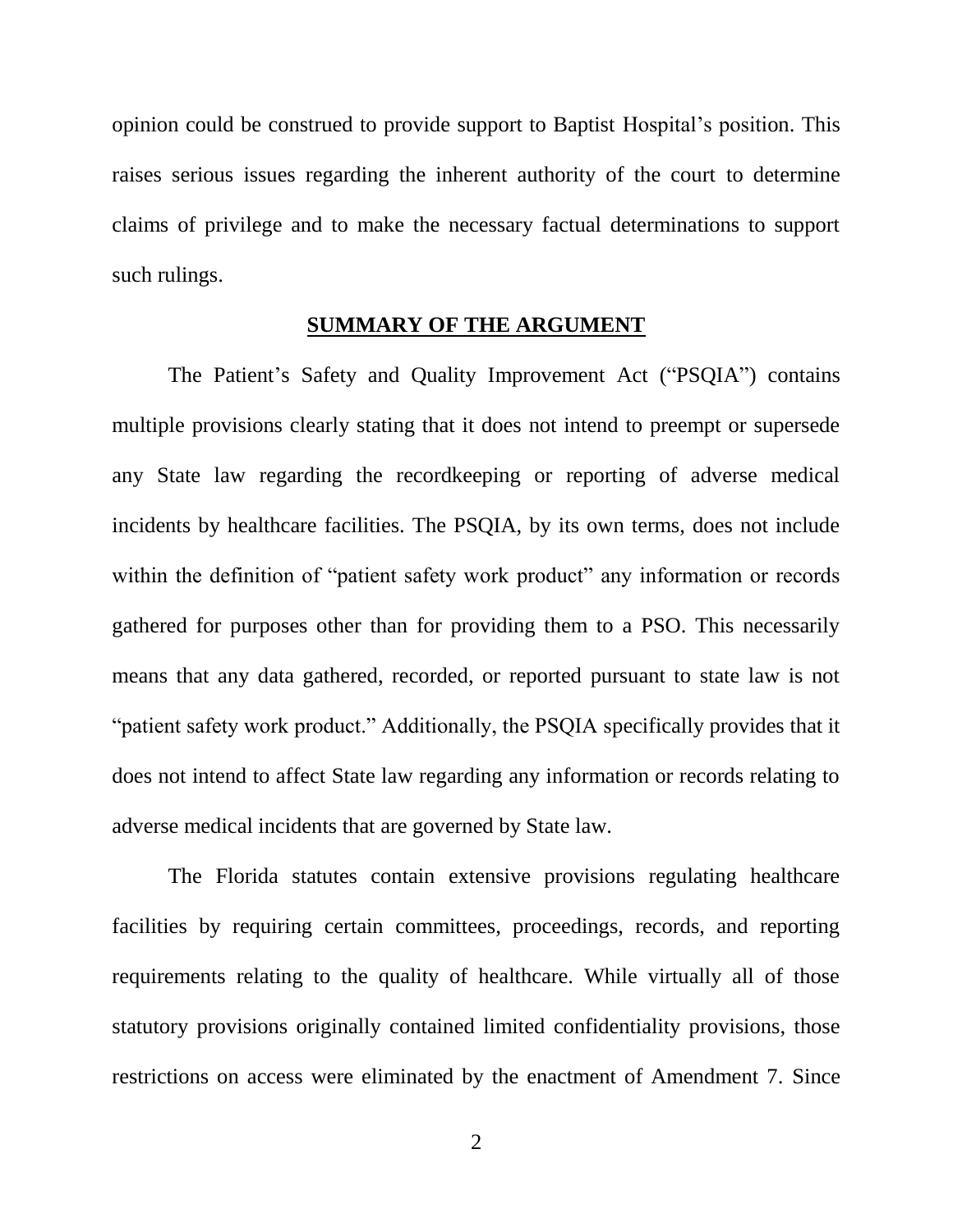the PSQIA expressly disclaims any intent to preempt or supersede state law on these issues, it cannot act as a bar to Plaintiffs' Amendment 7 request in this case.

Finally, the suggestion that the PSQIA deprives the trial court of the authority to compel a privilege log or to conduct an in camera inspection of materials in a provider's PSE system must be rejected. The court's ability to make valid and independent determinations of privilege claims cannot be eliminated by legislation and there is no basis in the PSQIA or its legislative history to conclude that Congress intended that here.

#### **ARGUMENT**

THE FIRST DISTRICT'S DECISION DOES NOT PROPERLY RECOGNIZE THE PSQIA'S DEFERENCE TO THE STATE'S REGULATION OF HEALTCARE INFORMATION AND SHOULD BE REVERSED.

The FJA believes the best way it can be of assistance to the Court in this case is to present a simplified summary of the Patient's Safety and Quality Improvement Act ("PSQIA") as it relates to the confidentiality of healthcare information, summarize the Florida regulatory provisions governing record keeping and reporting requirements applicable to healthcare facilities, and briefly address the suggestion that the PSQIA prevents the courts from reviewing the contents of a provider's PSE system. A consideration of these subjects compels the conclusion that the First District's decision should be reversed.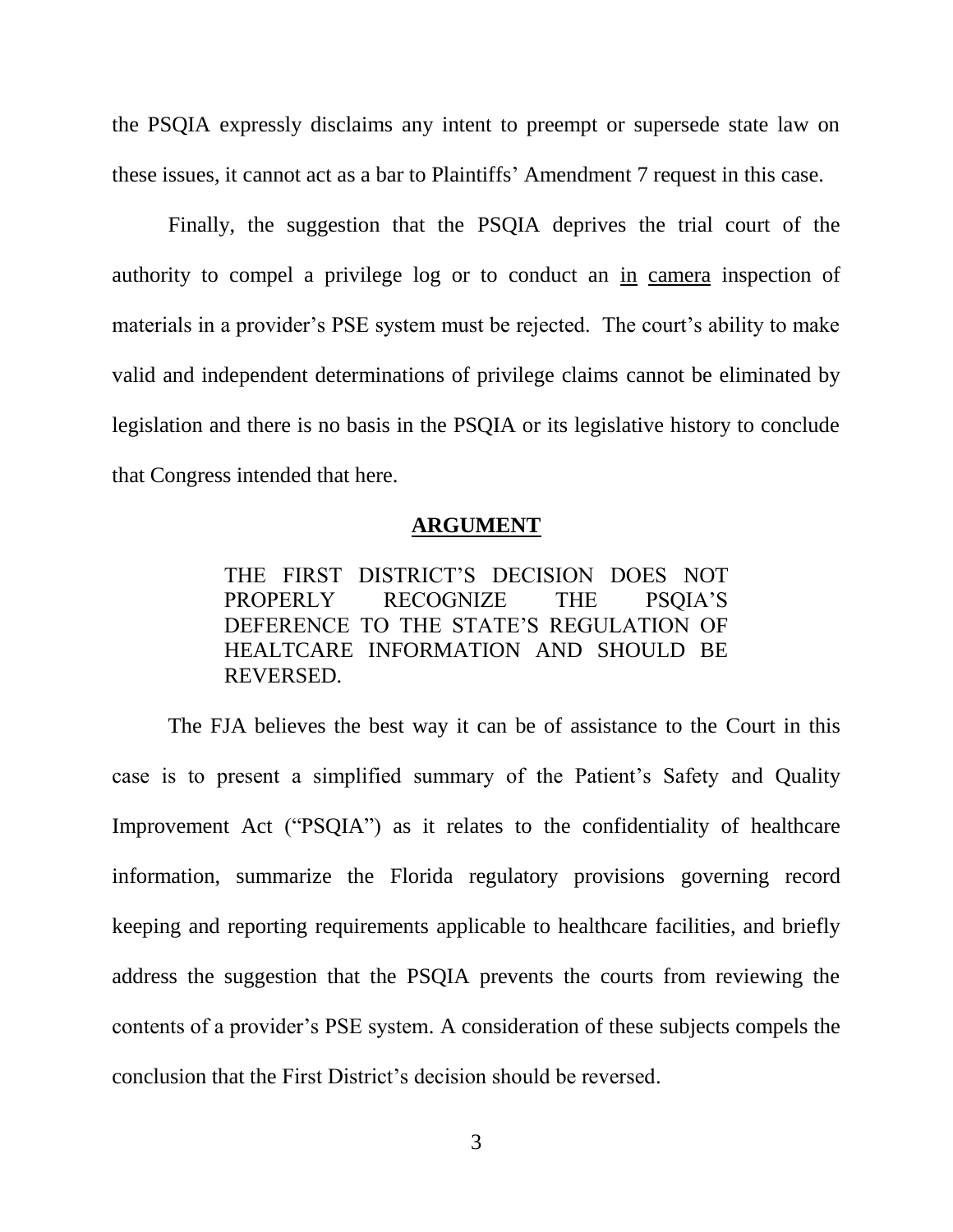# **The PSQIA Does Not Affect Existing State Law on the Maintenance of and Access to Healthcare Information**

The PSQIA consists of six statutes in Part C of Subchapter VII, Chapter 6A of Title 42 of the United States Code. Simply stated, it provides for the creation and maintenance of a patient safety database from information voluntarily reported by patient safety organizations ("PSOs"), and healthcare providers. The Act also provides privilege and confidentiality protections to a subset of the information provided to or by PSOs.

Under the PSQIA the information provided to the PSOs is broken down into two broad categories. One category is "patient safety work product," a term of art defined in 42 U.S.C. §299b-21(2) and (3), which includes "any data, reports, records, memorandum, analyses (such as root cause analyses), or written or oral statements." 42 U.S.C. §299b-21(7). However, to qualify for certain confidentiality and privilege protections pursuant to 42 U.S.C. §299b-22(a) and (b), those types of materials are limited to those which  $(42 \text{ U.S.C. } §299b-21(7)(i))$ :

(I) are assembled or developed by a provider for reporting to a patient safety organization and are reported to a patient safety organization; or

(II) are developed by a patient safety organization for the conduct of patient safety activities;

and which could result in improved patient safety, health care quality, or health care outcomes; or

4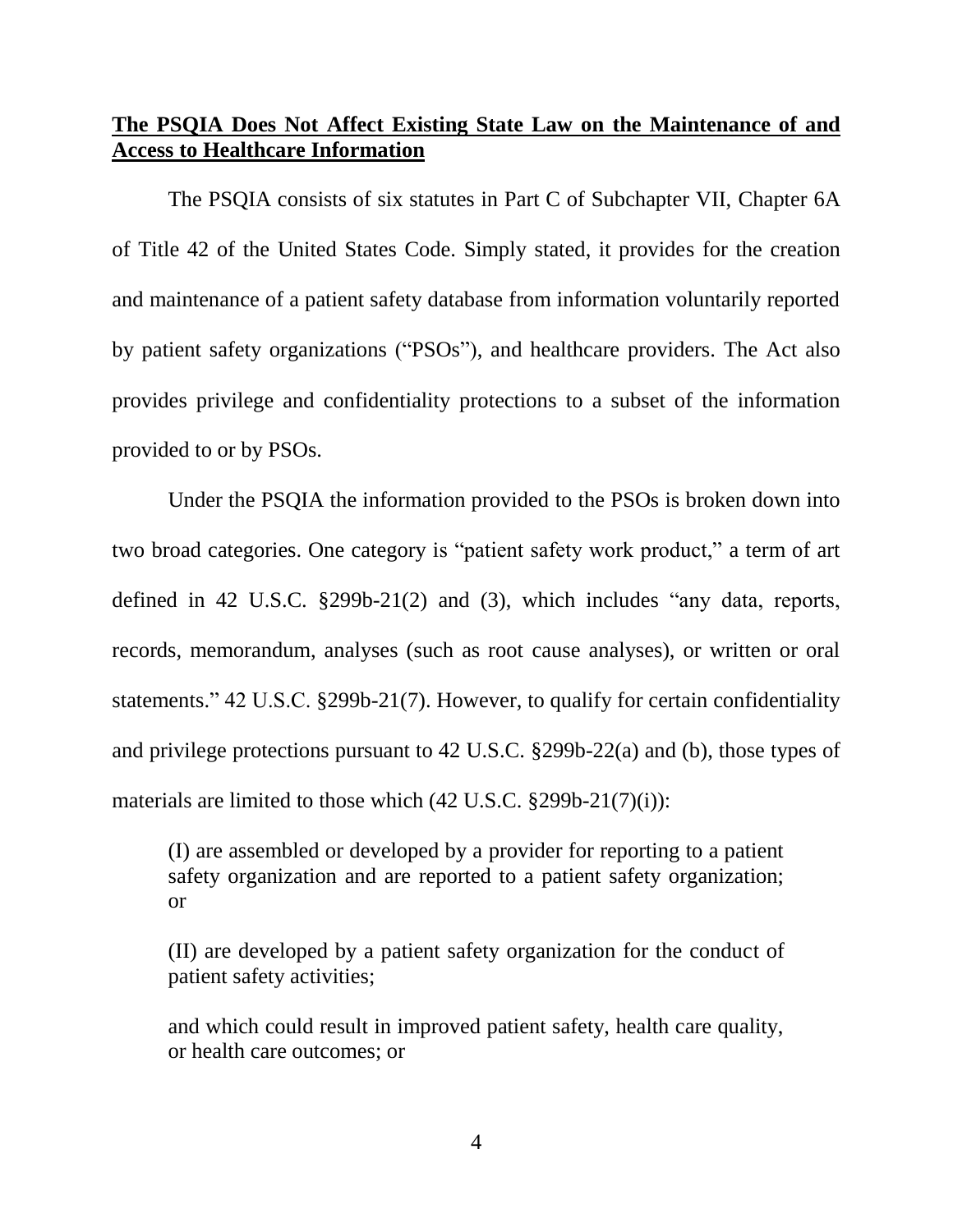(ii) which identify or constitute the deliberations or analysis of, or identify the fact of reporting pursuant to, a patient safety evaluation system.

However, certain records and categories of information are explicitly excluded from the definition of "patient safety work product," and therefore are not entitled to the statutory confidentiality and privilege provisions of the Act. This includes customarily non-privileged patient medical records, 42 U.S.C. §299b- $21(7)(B)(i)$ , and "information that is collected, maintained, or developed separately, or exists separately, from a patient's safety evaluation system." 42 U.S.C. §299b-21(7)(B)(ii) (hereafter "separate information").

The "patient safety organization system" is defined in the PSQIA as "the collection, management, or analysis of information for reporting to or by a patient safety evaluation." 42 U.S.C. §299b-21(6). Thus the "separate information" consists of data and records generated for reasons other than reporting them to a PSO. The PSQIA provides that the "separate information" includes data and materials reported to Federal, State, or local government agencies for public health purposes and information that is collected or maintained pursuant to a "provider's recordkeeping obligation under Federal, State, or local law." 42 U.S.C. §299b- $21(7)(B)(iii)(II)$  and (III). The PSQIA provides that this "separate information" can

<sup>1</sup> The PSQIA describes these non-privileged medical records as "a patient's medical record, billing and discharge information, or any other original patient or provider record." 42 U.S.C. §299b-21(7)(B)(i).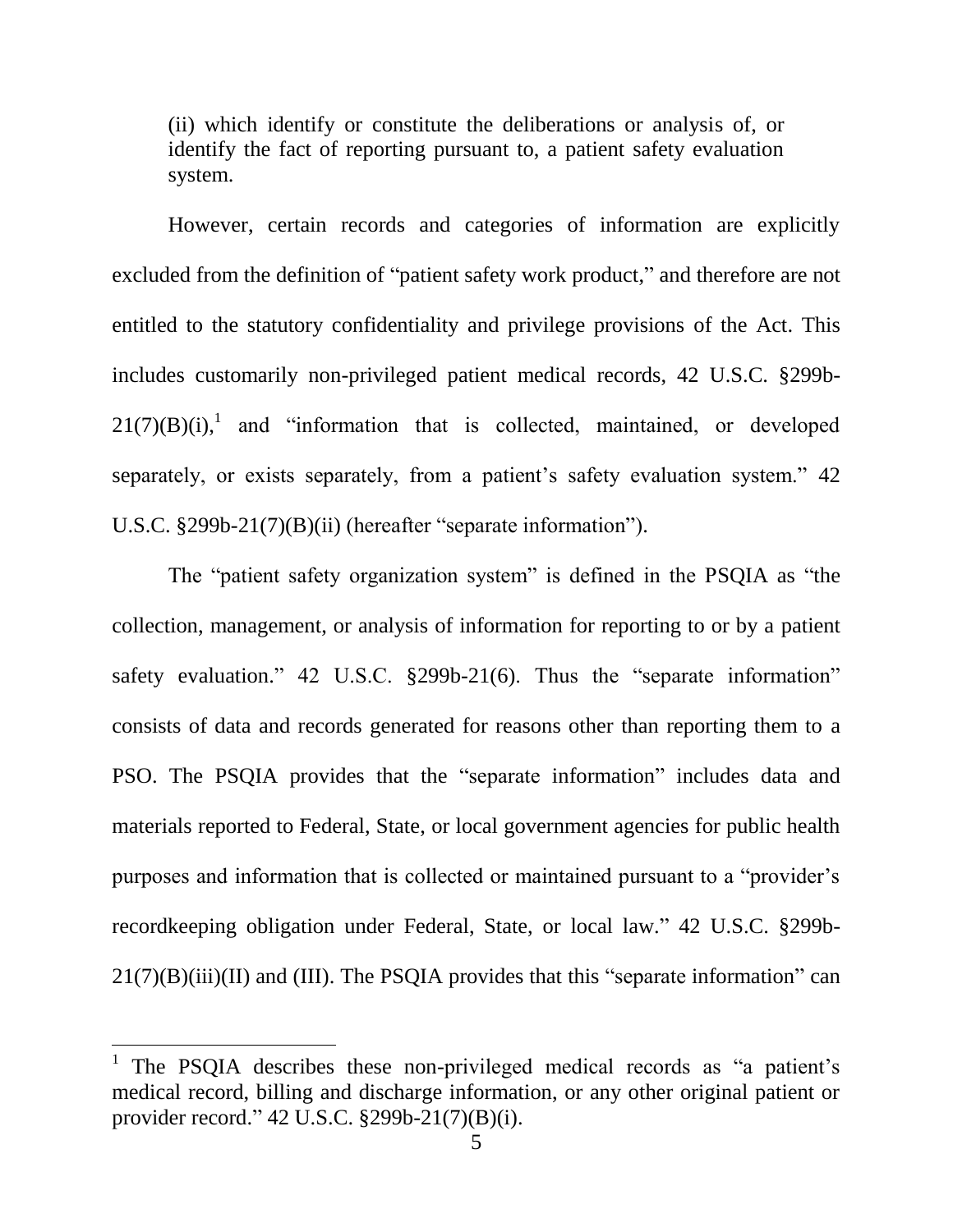be reported to a PSO, but it does not become "patient safety work product" as a result of being reported to a PSO. 42 U.S.C. §299b-21(7)(B)(ii).

As noted above, "separate information" which may be reported to a PSO is not considered patient safety work product and therefore is not entitled to the privilege and confidentiality protections of the PSQIA. See 29 U.S.C. §299b-22(a). Additionally, the statute providing for the confidentiality and privilege for patient safety work product states  $(42 \text{ U.S.C. } §299b-22(g)(2))$ :

Nothing in this section shall be construed --

(2) to limit, alter, or affect the requirements of Federal, State, or local law pertaining to information that is not privileged or confidential under this section.

That statute also provides that nothing in it should be construed as preempting or otherwise affecting "any State law requiring a provider to report information that is not patient safety work product." 42 U.S.C. §299b-22(g)(5).

Thus, as explained in more detail in the Initial Brief, the PSQIA was explicitly designed not to affect State law provisions regarding recordkeeping and reporting by healthcare providers, nor to affect in any way provisions of State law pertaining to that information. This means that Amendment 7 is unaffected by the PSQIA with respect to information and records which are not "patient safety work product" as defined in the Act. In order to understand what is not "patient safety work product" in Florida, it is necessary to summarize the Florida statutory and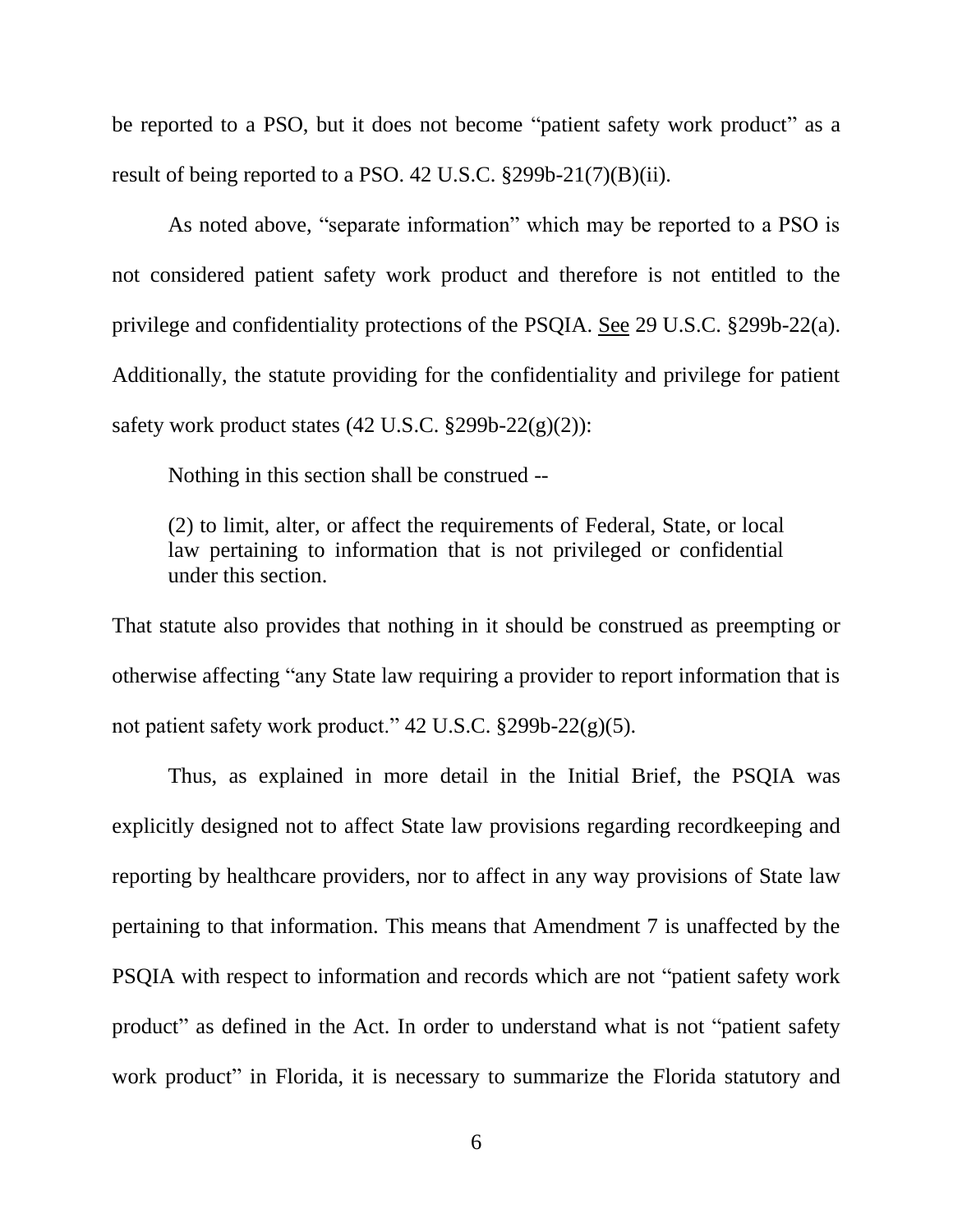regulatory provisions addressing record keeping and reporting by healthcare facilities and providers. After doing that, this brief will address the concern regarding the trial court's authority to order a privilege log and conduct an in camera inspection.

# **Summary of Florida Statutory Provisions Addressing Recordkeeping and Reporting by Healthcare Providers**

There are four important statutes addressing recordkeeping and reporting by healthcare facilities in Florida that are relevant to the PSQIA. These statutes represent a comprehensive and uniform scheme for regulation of healthcare facilities by the state. These statutes establish a framework for administering, inter alia, staff membership, clinical privileges, peer review, discipline, and risk management. The functioning of the various committees, boards, and personnel addressed in those statutes, and the state's ability to review and regulate them, would be drastically affected if the First District's interpretation of the PSQIA is accepted as the law in Florida.

Fla. Stat. §766.101 addresses medical review committees, which are broken down into twelve categories of committees. That statute provides, inter alia, that a medical review committee shall screen, evaluate, and review the professional and medical competence of applicants to, and members of, a hospital's medical staff. Fla. Stat. §766.101(2). Subsection (5) of that statute provided limited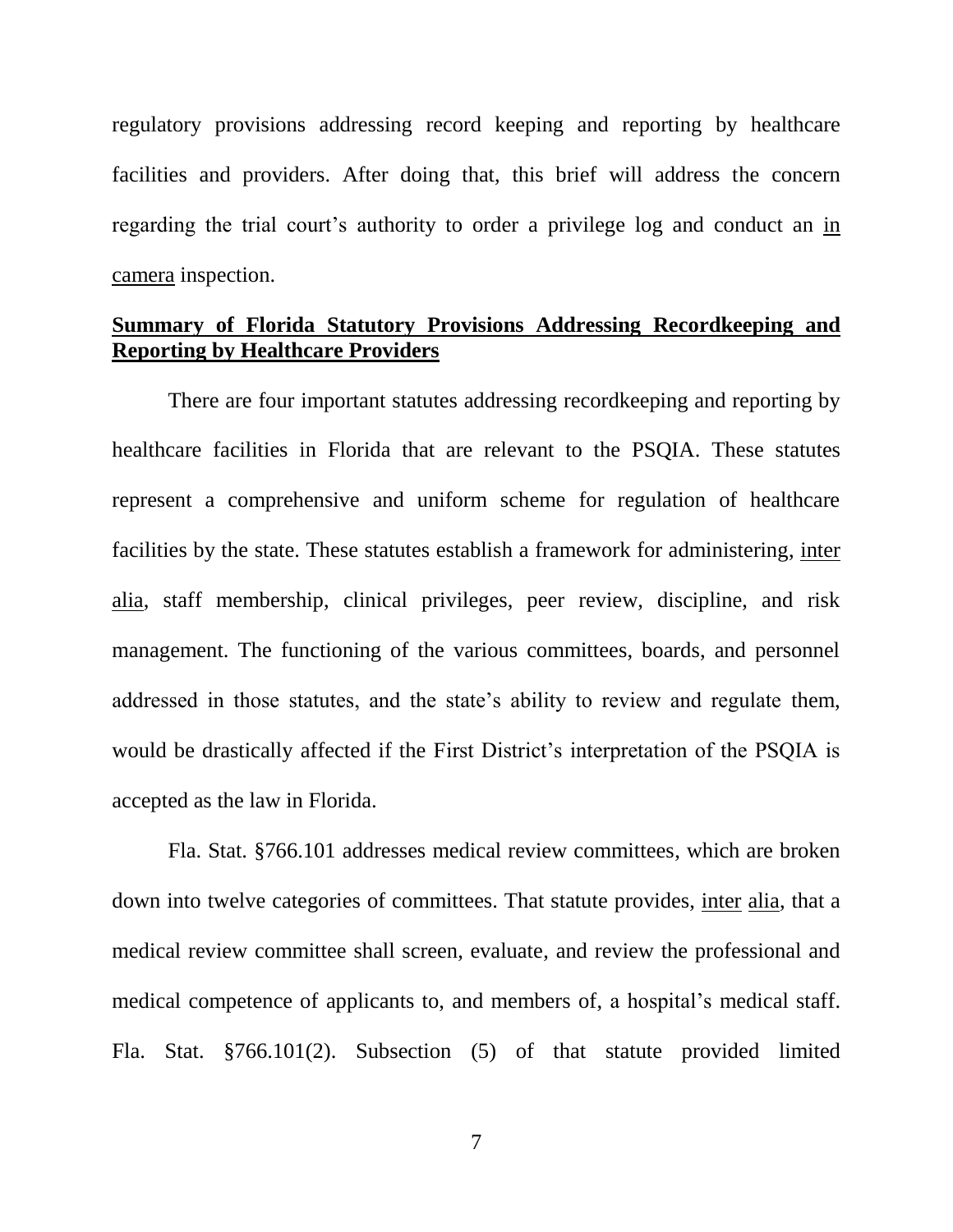confidentiality<sup>2</sup> for the "investigations, proceedings, and records" of a medical review committee. Additionally, a medical or peer review committee of a professional society may, by agreement with the Department of Health, conduct a review of any complaint regarding whether a physician's action constituted a breach of the prevailing professional standards of care. Fla. Stat. §766.101(7)(a). That agreement must require that the medical review committee submit an advisory report to the Department within a reasonable time of its decision. Id.

Fla. Stat. §395.0191 addresses staff membership and clinical privileges. That statute requires that the governing board of each licensed facility shall set standards and procedures for considering and acting upon applications for staff membership or clinical privileges; and those standards and procedures must be available for public inspection. Fla. Stat. §395.0191(5). Subsection (4) of that statute lists the mandatory considerations for staff membership and clinical privileges, and subsection (6) requires that a rejected applicant be provided a written statement of the reasons for denial. Subsection (8) provides limited confidentiality<sup>3</sup> for "the investigations, proceedings, and records" of the board making the staff membership and clinical privileges decisions.

Fla. Stat. §395.0193 addresses peer review and disciplinary powers of licensed facilities. Subsection (2) of that statute states that each licensed facility

 $2$  This limited confidentiality was drastically altered by Amendment 7.

 $3$  This limited confidentiality was drastically altered by Amendment 7.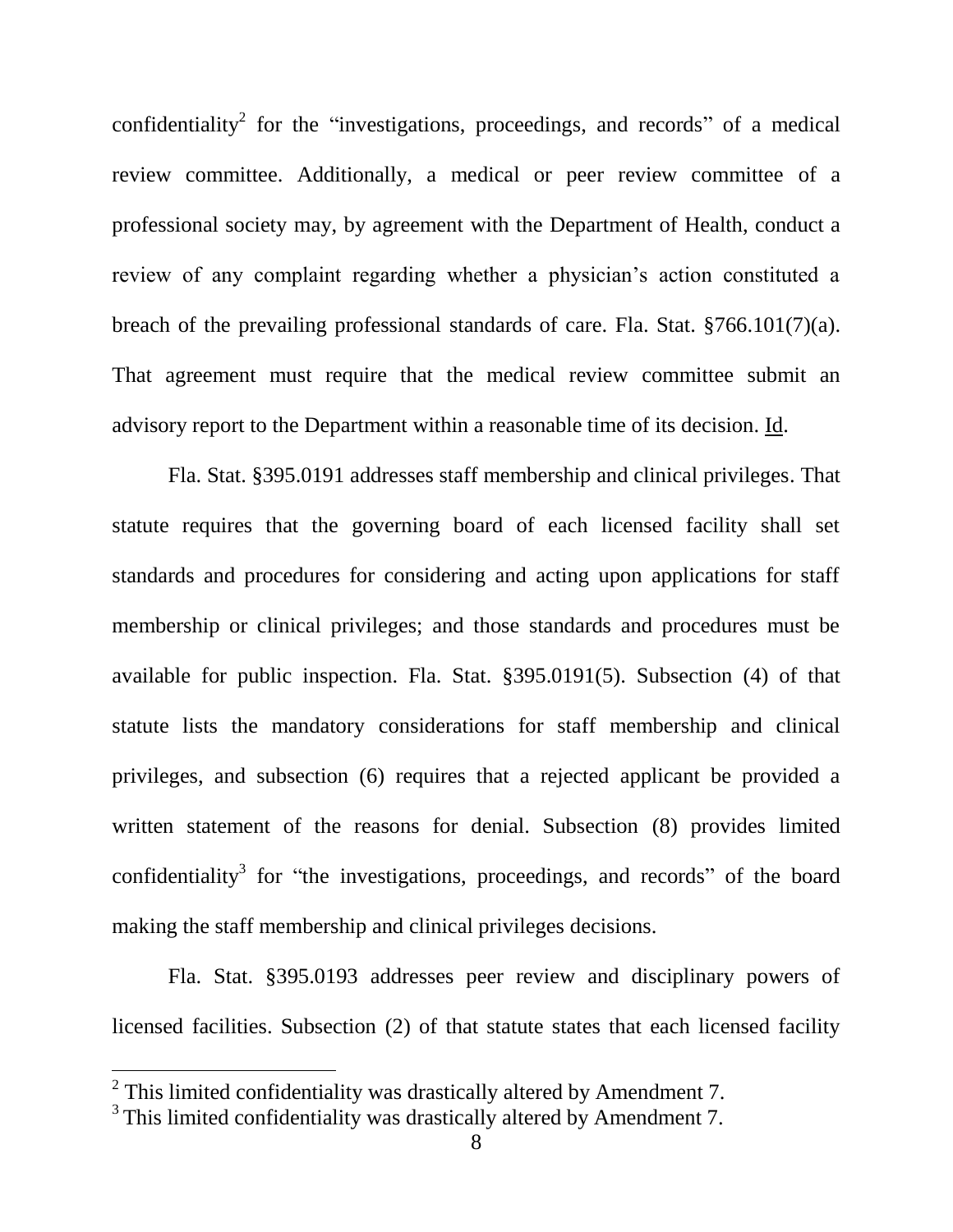shall provide for peer review of physicians, and that the procedures for doing so shall require, inter alia, the recording of agendas and minutes which do not contain confidential material, for review by the Division of Health Quality Assurance of the agency. Fla. Stat. §395.0193(2)(e).

That statute also provides that if a reasonable belief exists that the conduct of a staff member or physician may constitute grounds for discipline, a peer review panel shall investigate and provide recommendations to the governing board, which shall make the disciplinary decision. Fla. Stat. §395.0193(3). Many of the categories of conduct which can trigger such an investigation implicate adverse medical incidents which could be encompassed within the information reported to a PSO, i.e. "medical negligence," settlements of medical negligence claims, etc. Fla. Stat.  $\S 395.0193(3)(a)-(g)$  Subsection (4) of that statute requires that any disciplinary action shall be reported to the Division of Health Quality Assurance within 30 days of the occurrence of the misconduct. That statute also provides for limited confidentiality<sup>4</sup> for "the investigations, proceedings, and records" of the peer review panel. Fla. Stat. §395.0193(8).

Finally, Fla. Stat. §395.0197 addresses internal risk management and requires that every licensed hospital shall establish an internal risk management program that includes, inter alia, the investigation and analysis of the frequency

<sup>&</sup>lt;sup>4</sup> This limited confidentiality was drastically altered by Amendment 7.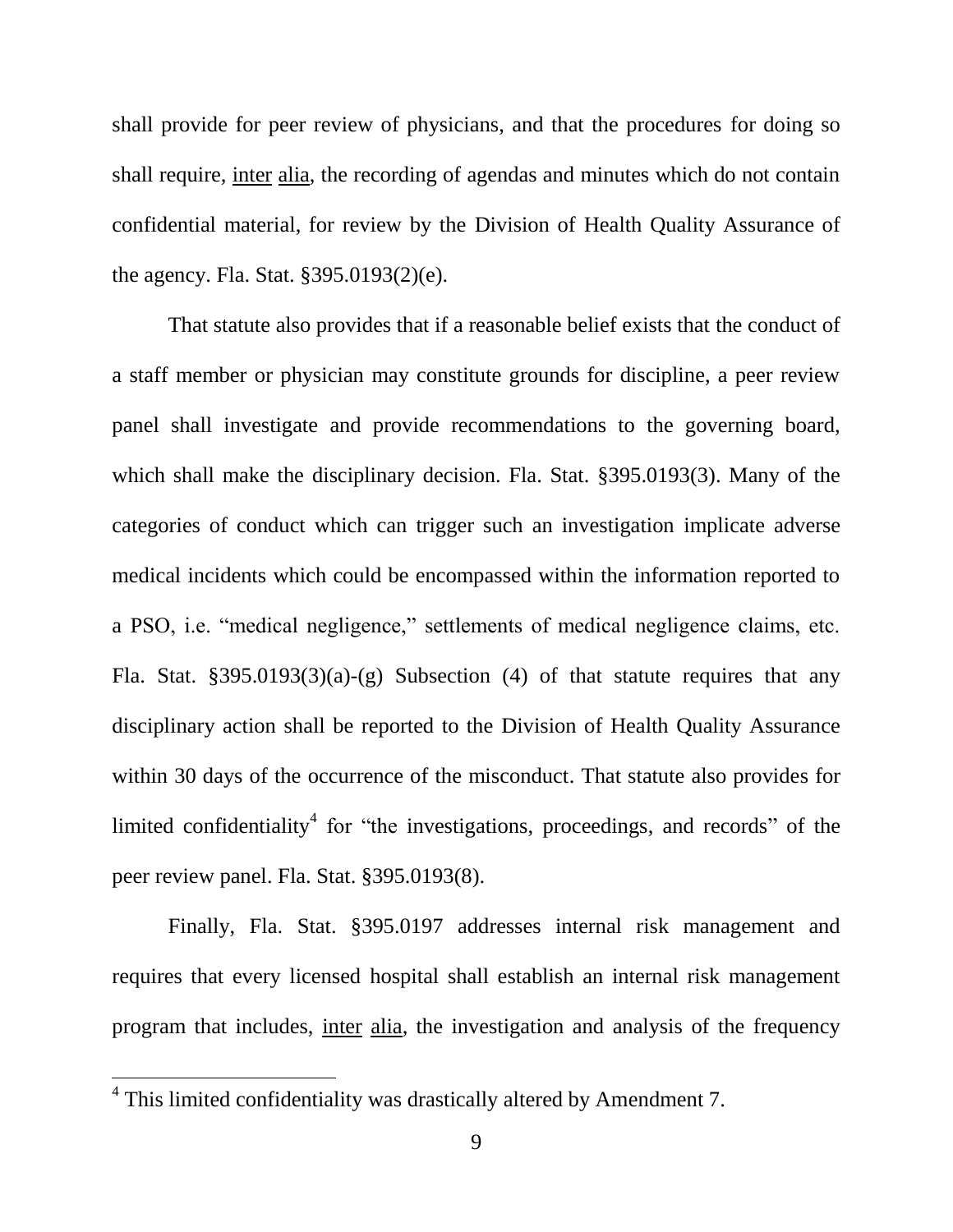and causes of general categories and specific types of adverse incidents to patients. Each internal risk management program is required to utilize incident reports which (prior to Amendment 7) became "part of the workpapers of the attorney defending the licensed facility in litigation." Fla. Stat. §395.0197(4). The statute also requires that there be analyses of patient grievances relating to care and quality of medical services, and a system for informing the patient that he or she was a subject of an adverse incident, as defined in the statute. Fla. Stat. §395.0197(1)(c) and (d).

Subsection (e) of Fla. Stat. §395.197(1) also requires:

(e) The development and implementation of an incident reporting system based upon the affirmative duty of all health care providers and all agents and employees of the licensed health care facility to report adverse incidents to the risk manager, or to his or her designee, within 3 business days after their occurrence.

Fla. Stat. §395.0197(6)(a) requires that each licensed facility must submit an annual report to AHCA summarizing the incident reports that had been filed in the facility for that year, and imposes specific requirements for the contents of that report. Additionally, specifically defined adverse incidents must be reported to AHCA within 15 days of occurrence. Fla. Stat. §395.0197(7). The statute provides limited confidentiality<sup>5</sup> for those reports. <u>Id</u>.

<sup>5</sup> This limited confidentiality was drastically altered by Amendment 7.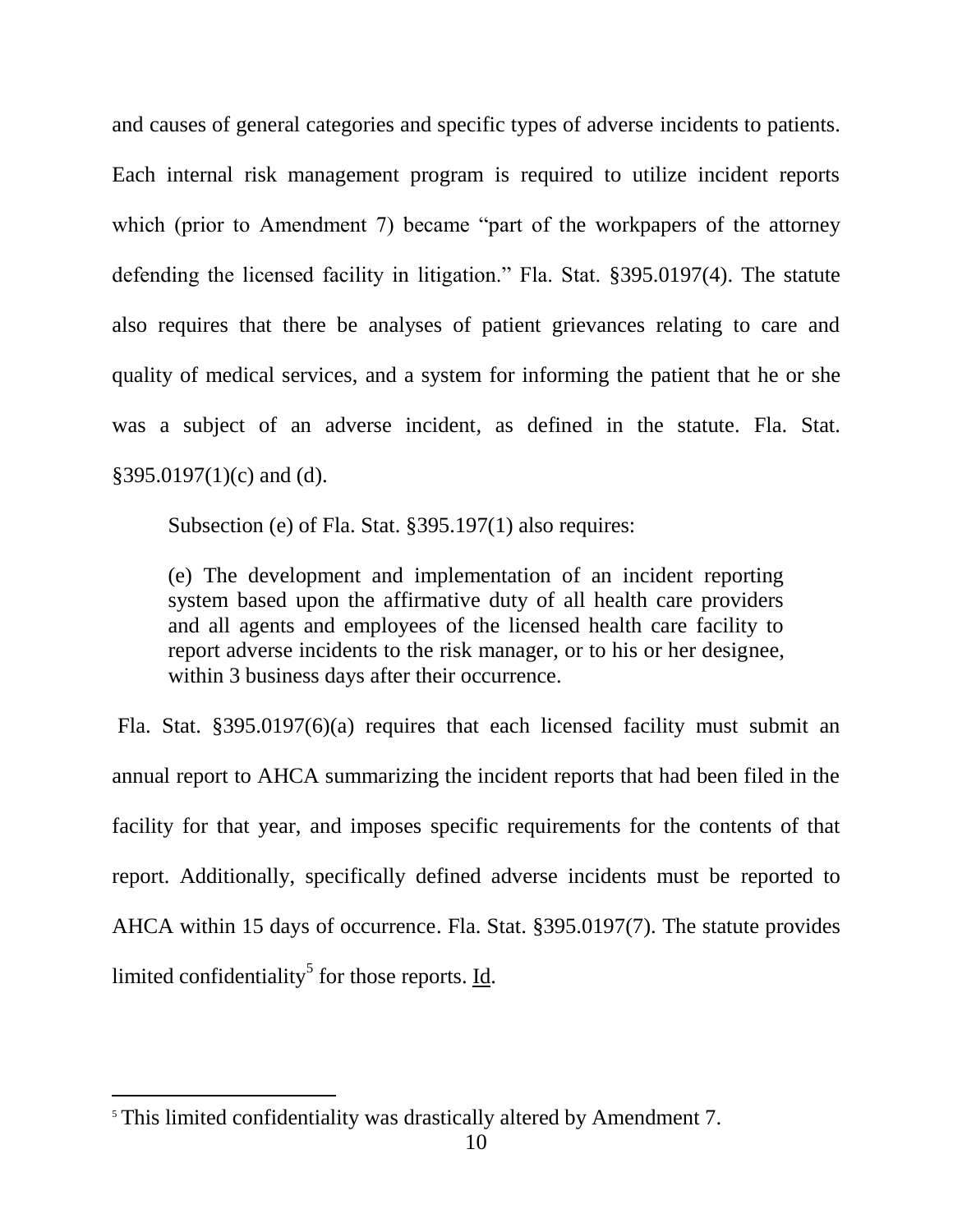It appears clear that Congress did not intend the PSQIA to interfere with, or event affect, the record keeping and reporting requirements summarized above. However, the First District's decision grants hospitals the unilateral discretion to submit healthcare information to PSOs and thereby insulate access to it from patients and the state, which would necessarily impede the state regulatory scheme. While this proceeding does not directly involve all the statutory provisions summarized above, this Court's decision will necessarily affect them, and therefore the FJA believes it is important to consider the entire regulatory scheme in reaching a resolution of these issues.

#### **Contents of a Patient's Medical Records Under Florida Law**

The contents of a patient's medical records, which are not considered to be "patient safety work product" pursuant to  $42 \text{ U.S.C. }$  \$299b-21(7)(B)(i), are regulated by provisions in the Florida Administrative Code.

Florida Administrative Code §59A-3.270 is titled "Health Information Management" and applies to all licensed hospitals (a copy of that regulation is attached hereto as an appendix). Subsection (3) of that regulation establishes the required contents for a patient's medical records. Subsection (4) addresses the records for patients "undergoing operative or other invasive procedures" and requires:

(a) The recording of preoperative diagnoses prior to surgery.

11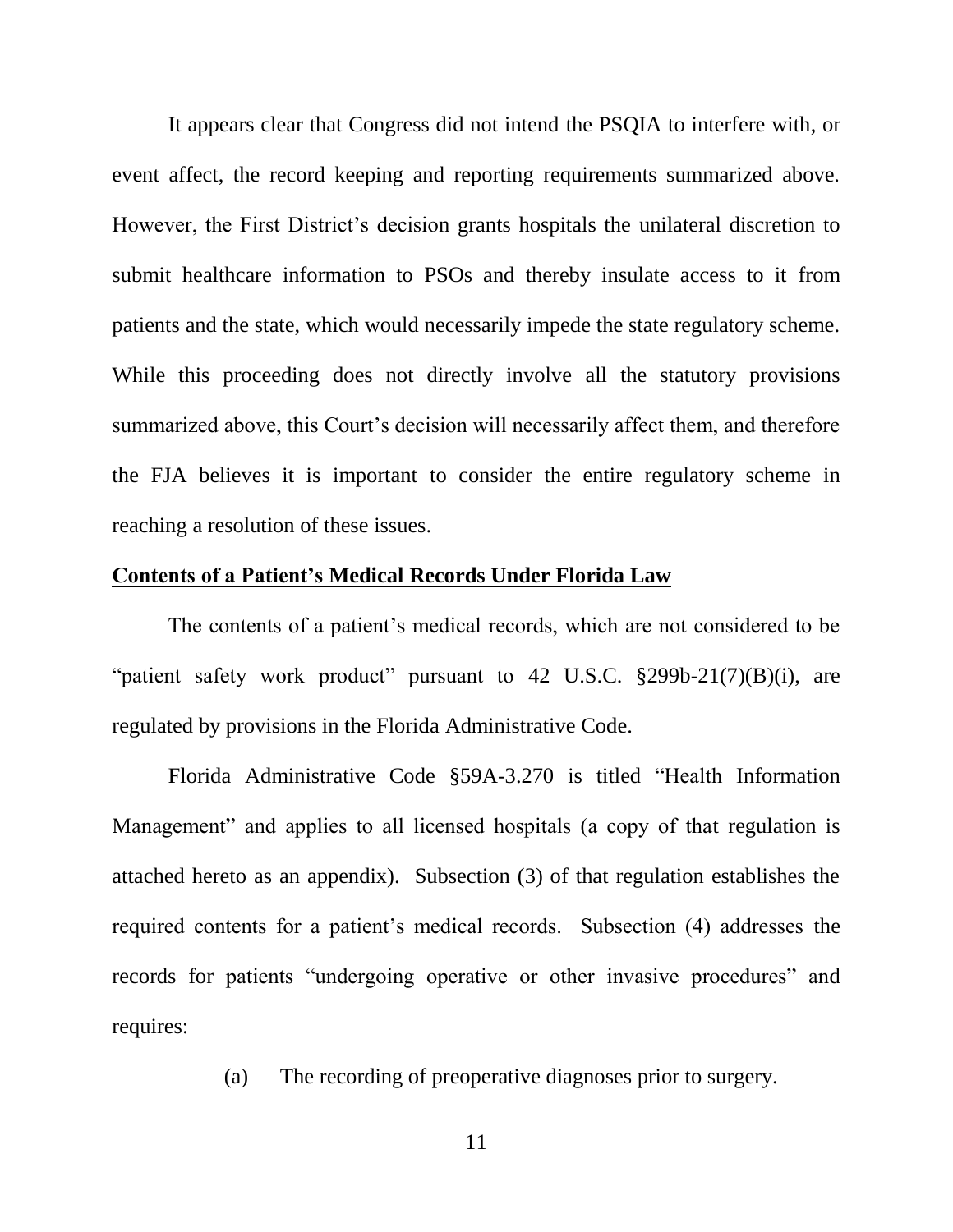(b) That operative reports be recorded in the health record immediately following surgery or that an operative progress note is entered in the patient record to provide pertinent information; and

(c) Postoperative information shall include vital signs, level of consciousness, medications, blood components, complications and management of those events, identification of direct providers of care, discharge information from the postanesthesia care area. [Emphasis supplied.]

Additionally, §59A-3.2085(3) addresses requirements for the records of a hospital surgical department and include the requirement that the department maintain a record with the patient's name, hospital number, other information regarding the surgery and "complications, if any." §59A-3.2085(3)(m)8.

There is an inherent tension between the requirement that "complications" and related information be included in certain patient records, and the ability of a hospital to insulate information from scrutiny by providing it to a PSO and claiming that it qualifies as patient safety work product. While the case sub judice does not involve a conflict regarding that issue, any resolution of this case will have implications regarding how a patient could ensure that his or her medical records are complete, as required by Florida law. While in theory, the PSQIA exempts a patient's medical records from being patient safety work product, see 42 U.S.C. §299b-21(7)(b)(i), it is certainly reasonable to anticipate that there will be conflicts in the future regarding that exemption. While this issue is not directly before the Court at this time, the FJA believes that this Court needs to consider that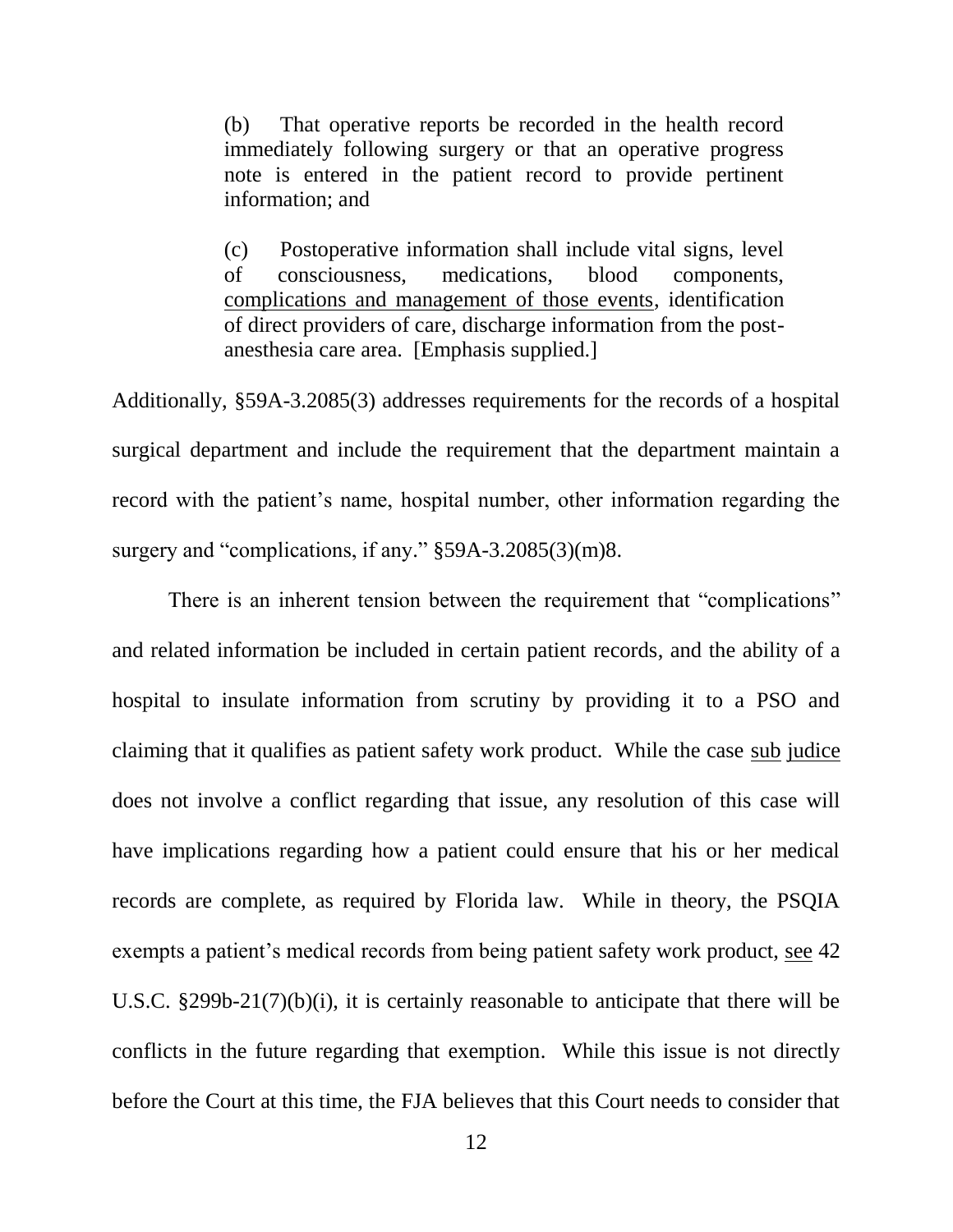scenario in order to adequately determine the scope and effect of its ultimate determinations regarding the interplay of the PSQIA and state authority over the contents of medical records and a patient's right to access them.

# **The Court's Authority to Require a Privilege Log and to Conduct an In Camera Inspection Cannot Be Eliminated by the PSQIA**

The First District's decision contains a troubling section which seems to indicate that the trial court lacks authority to require a privilege log from a provider or to engage in an in camera inspection of documents within a provider's PSE system. It describes the provider's authority under the PSQIA as a "unilateral, unreviewable decision as to what is placed in its PSE system," 178 So.3d at 109; and dismisses concerns about potential "gamesmanship" by the providers because the PSQIA "clearly defines what can and what cannot constitute patient safety work product." Id.

With respect to documents and information that are arguably subject to the provider's state reporting or record keeping requirements, the First District stated that the remedy for an error by the provider "would not be for the trial court to 'rummage through' the provider's PSE system," but rather limited to addressing the non-compliance in the same manner as it could have been prior to the passage of the Act." Id. The First District does not actually identify the preexisting remedy, but the more troubling concern is the implication that a trial court does not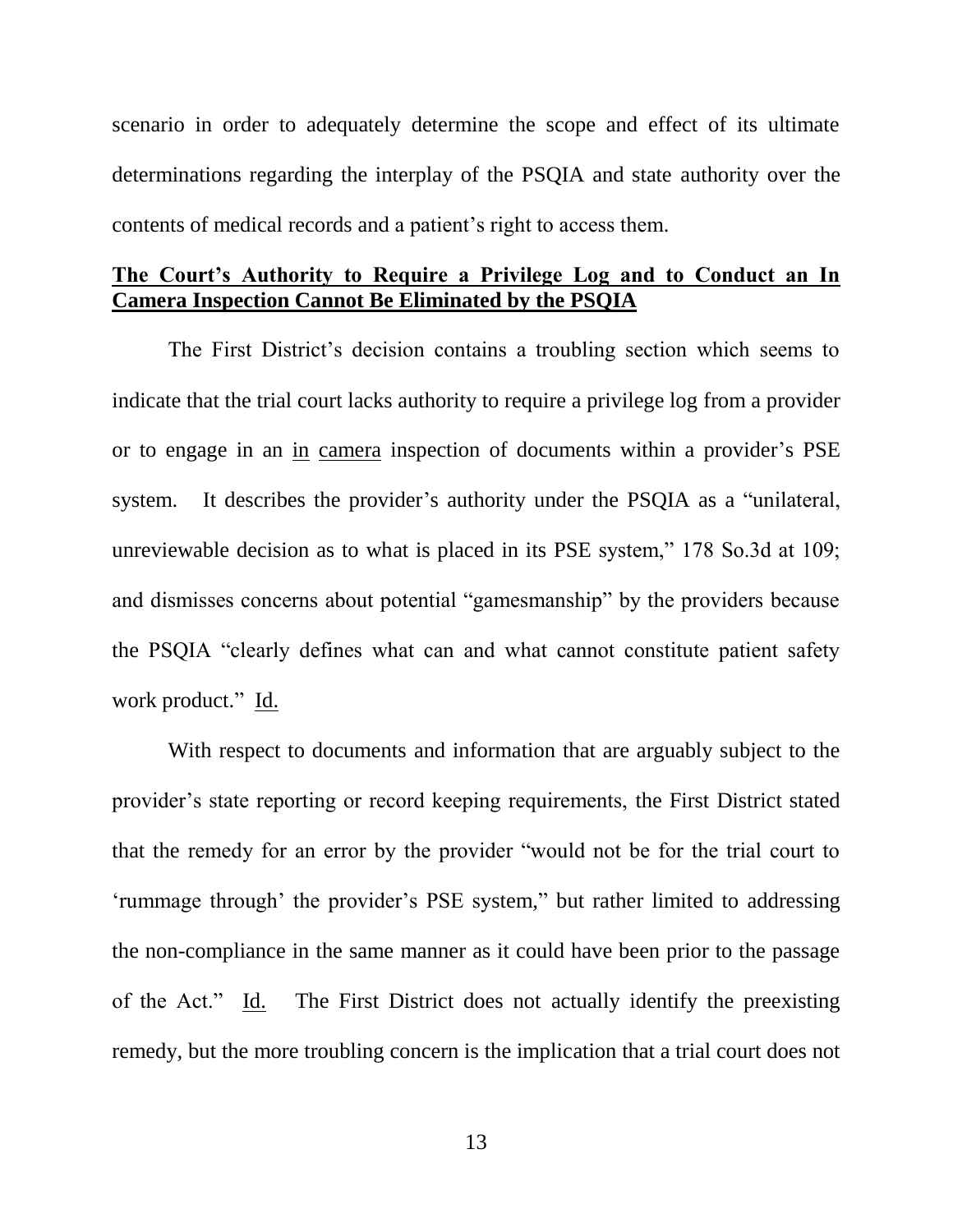have authority to fully determine the privilege claim because it is not entitled to require a privilege log nor engage in an in camera inspection of the PSE system.

The First District's statements on this issue relied exclusively on the dissenting opinion in Tibbs v. Bunnell, 448 S.W. 3d 796, 815 (Ky. 2014) (Abramson, J., dissenting). In that dissenting opinion, Justice Abramson stated:

**The federal privilege**, however, **precludes** an adverse party's--and **a trial court's--invasion of the patient safety evaluation system itself**, since under the Patient Safety Act providers must be assured that their participation in the patient safety system will not subject them to adverse consequences. [Emphasis supplied.]

The implication of that statement is that the concerns regarding potential liability of the providers for damaging information in the PSE system is so critical that a trial judge is not even authorized to conduct an in camera review of the contents of the PSE system. This is an unsettling assertion which finds no support in the PSQIA, nor in any existing jurisprudence.

There is no doubt that many special interests have found the courts to be pesky impediments to their goals and operations, but the jurisprudence of this country is blessedly bereft of any legislation which precludes the court from exercising its inherent authority to determine privilege claims through an in camera inspection. There is no language in the PSQIA, nor any basis in its legislative history, to justify the conclusion that Congress intended to strip the courts of that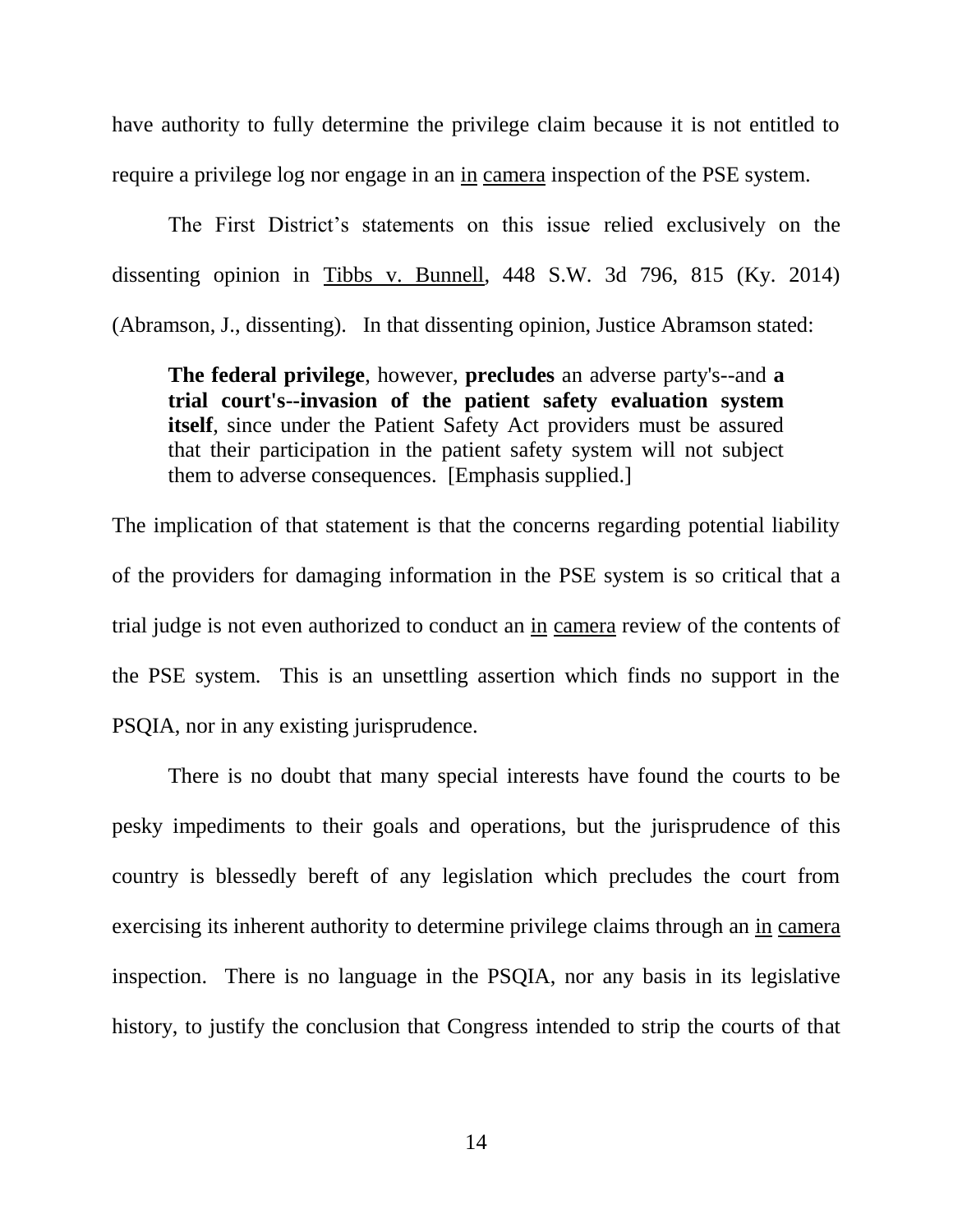authority and there is a serious question that Congress could do that even if it intended to do so.

The most sacrosanct of privileges, the attorney-client privilege, is not immune from in camera inspection when the conditions justify it. As noted in a treatise on the subject:

**To reject in camera inspection is to reject the only approach to the review of allegedly privileged documents that ensures that a judicial officer will make an independent assessment of the communications in question** (thereby providing some verification of the accuracy of the adversarial descriptions of the documents' contents and circulation as well as a means by which other problem areas can be detected and subsequently explored). It is the accuracy of adversarial perceptions and descriptions that is at issue here, and personal observation by the factfinder–the judge –is the only objective way in which that can be accomplished.

\* \* \*

**The argument that in camera inspection is an unwarranted prying or intrusion into a party's affairs is singularly unpersuasive since the judge has the sole responsibility for assessing the validity of the privilege claims, and in camera inspection is the only means by which that role can realistically be fulfilled.** Because this review is so critical to the proper performance of the judge's fact-finding role, privilege proponents must be held to have waived, to this limited degree, their privacy or confidentiality in the documents they seek to suppress through the privilege. [Emphasis supplied.]

2 Attorney-Client Privilege in the United States §11:16 (Dec. 2015). To suggest

that those bedrock principles of our jurisprudence are to be abandoned out of

concern for the potential liability of healthcare providers is frankly astonishing.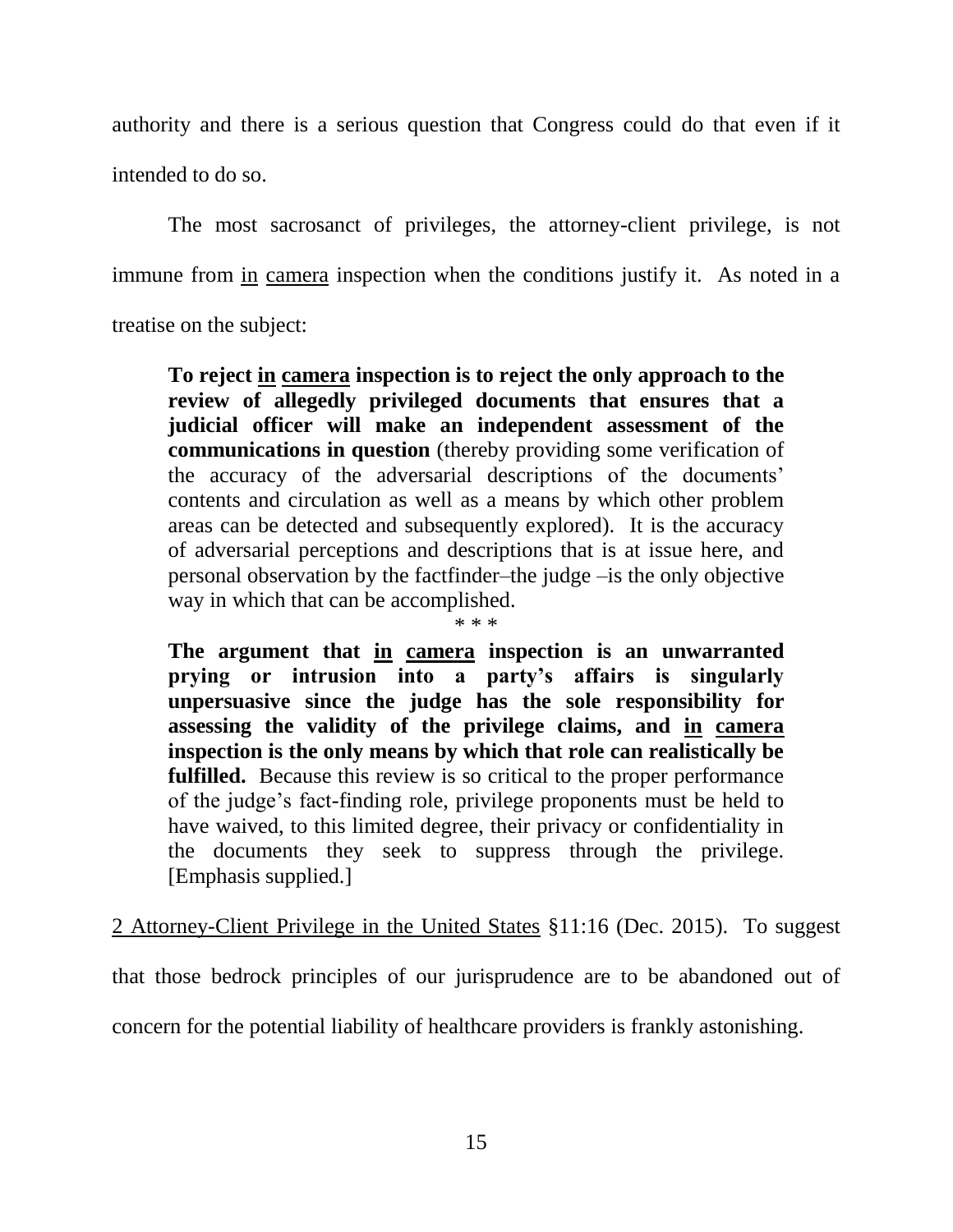It is also clear that if Congress intended to take such an extraordinary action, the constitutionality of which would certainly be a hot topic, it would be very clear in doing so. It is significant that the Freedom of Information Act, 5 U.S.C. §552 et. seq., which allows access to a full range of information in governmental records, does not eliminate in camera review, even in those situations involving national security matters, domestic and foreign intelligence, and other extremely sensitive areas. Even in that situation, Congress recognized the court's authority to require a privilege log, sworn evidence regarding the contents and classification of documents, and, if necessary, an in camera inspection. See 5 U.S.C. §552(a)(4)(b).

In those actions in which a party seeks information under the Freedom of Information Act, the court's role is to determine de novo the validity of an agency's classification of documents as confidential, top secret, etc. Hayden v. Nat'l Security Agency, 608 F.2d 1381, 1384 (D.C. Cir. 1979). Even in cases involving highly sensitive security and intelligence information, the agency has the burden to justify its classification of the materials with sworn evidence, and to be subject to an in camera inspection of that showing is insufficient. See e.g. Weissman v. Central Intelligence Agency, 565 F.2d 692 (D.C. Cir. 1977) (Central Intelligence Agency); Doherty v.U.S. Dep't of Justice, 775 F.2d 49 (2d Cir. 1985) (Federal Bureau of Investigations); Larson v. Dep't of State, 565 F.3d 857 (D.C.

16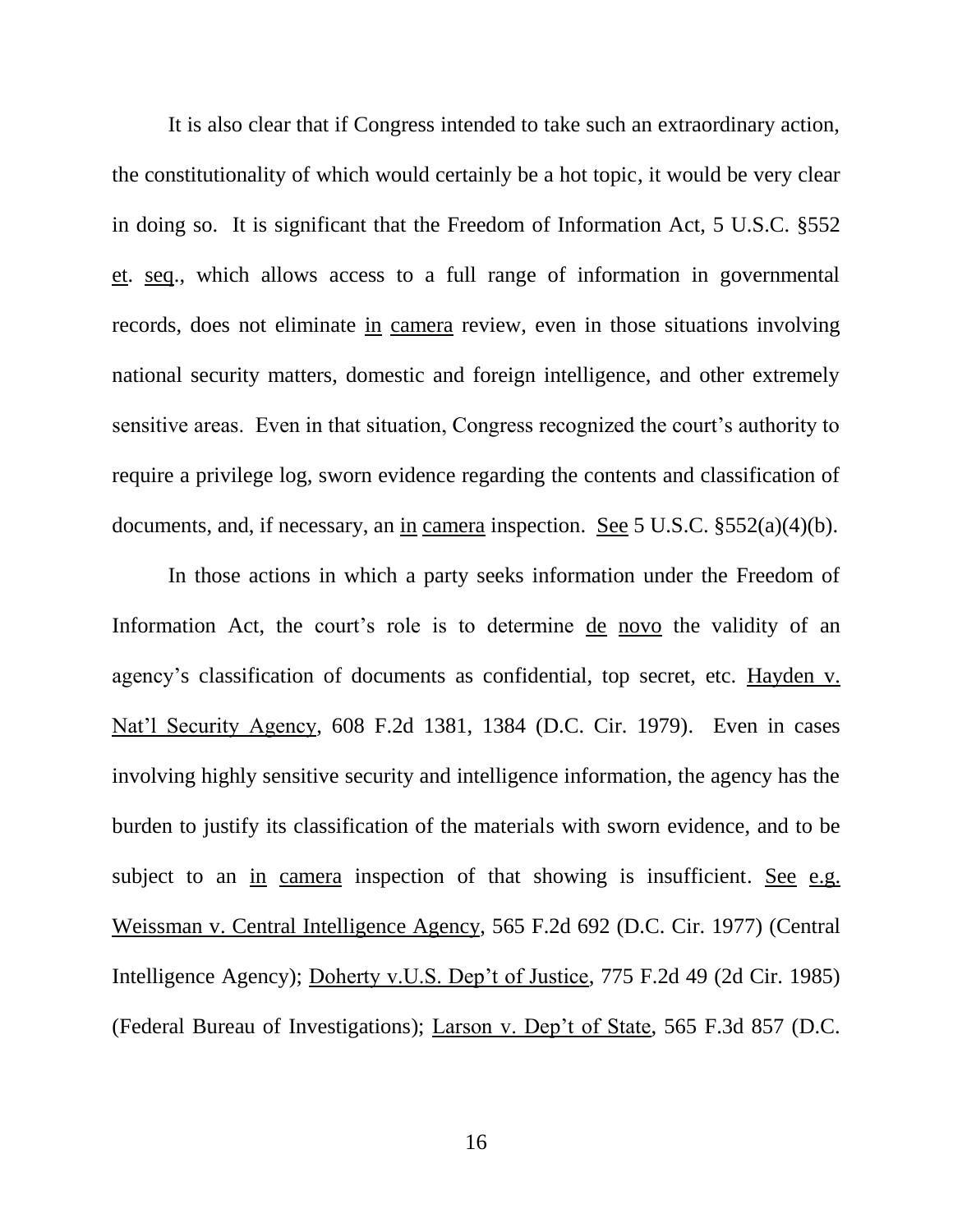Cir. 2009) (National Security Agency, Central Intelligence Agency, and Department of State).

The hospital here apparently adopted the position that the court had limited, if any, authority to review its claim of privilege, as it argued that the trial judge could not compel the production of a privilege log or certain reports (Pet.'s App. 423, 433, 488-90). While the hospital conceded that possibly the court could engage in an in camera review, it clearly did not unequivocally recognize the court's authority to do so. Respectfully, any doubt on this issue, and certainly the First District's opinion creates doubt, needs to be eliminated by this Court. No special interest should be granted a status immune from the court's independent evaluation of its conduct and claims; and certainly the PSQIA does not provide any logical basis for reaching that conclusion in this context.

## **CONCLUSION**

For the reasons stated above, the decision of the First District should be reversed.

17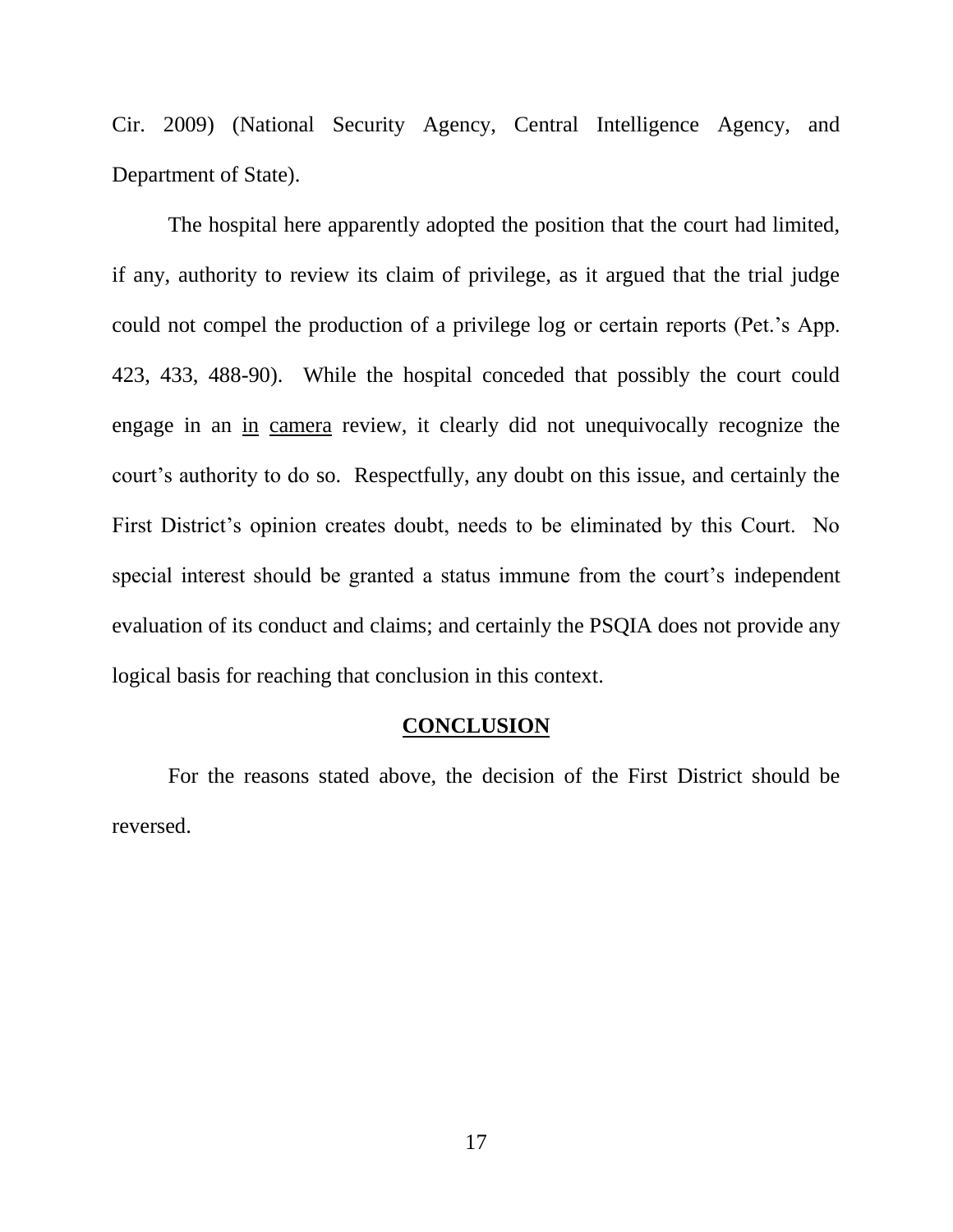# **CERTIFICATE OF SERVICE**

I HEREBY CERTIFY that a true copy of the foregoing was furnished to all

counsel on the attached service list, by email, on February 22, 2016.

BURLINGTON & ROCKENBACH, P.A. Courthouse Commons/Suite 350 444 West Railroad Avenue West Palm Beach, FL 33401 (561) 721-0400 Attorney for Amicus Curiae FJA pmb@FLAppellateLaw.com kbt@FLAppellateLaw.com

By: /s/ Philip M. Burlington PHILIP M. BURLINGTON, ESQ. Florida Bar No. 285862

/kbt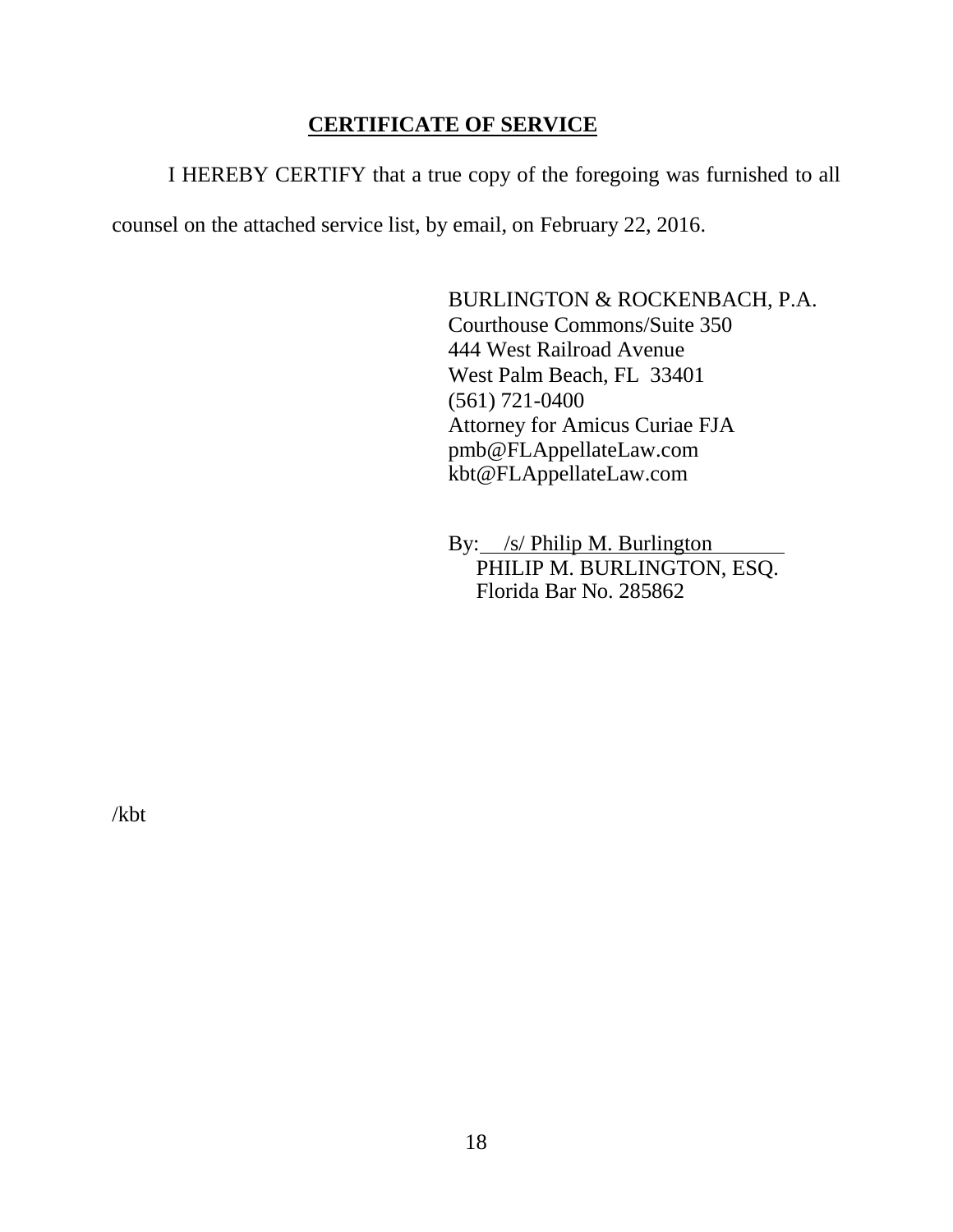# **CERTIFICATE OF COMPLIANCE**

Amicus Curiae, Florida Justice Association, hereby certifies that the type size and style of the Amicus Curiae Brief is Times New Roman 14pt.

> By: /s/ Philip M. Burlington PHILIP M. BURLINGTON, ESQ. Florida Bar No. 285862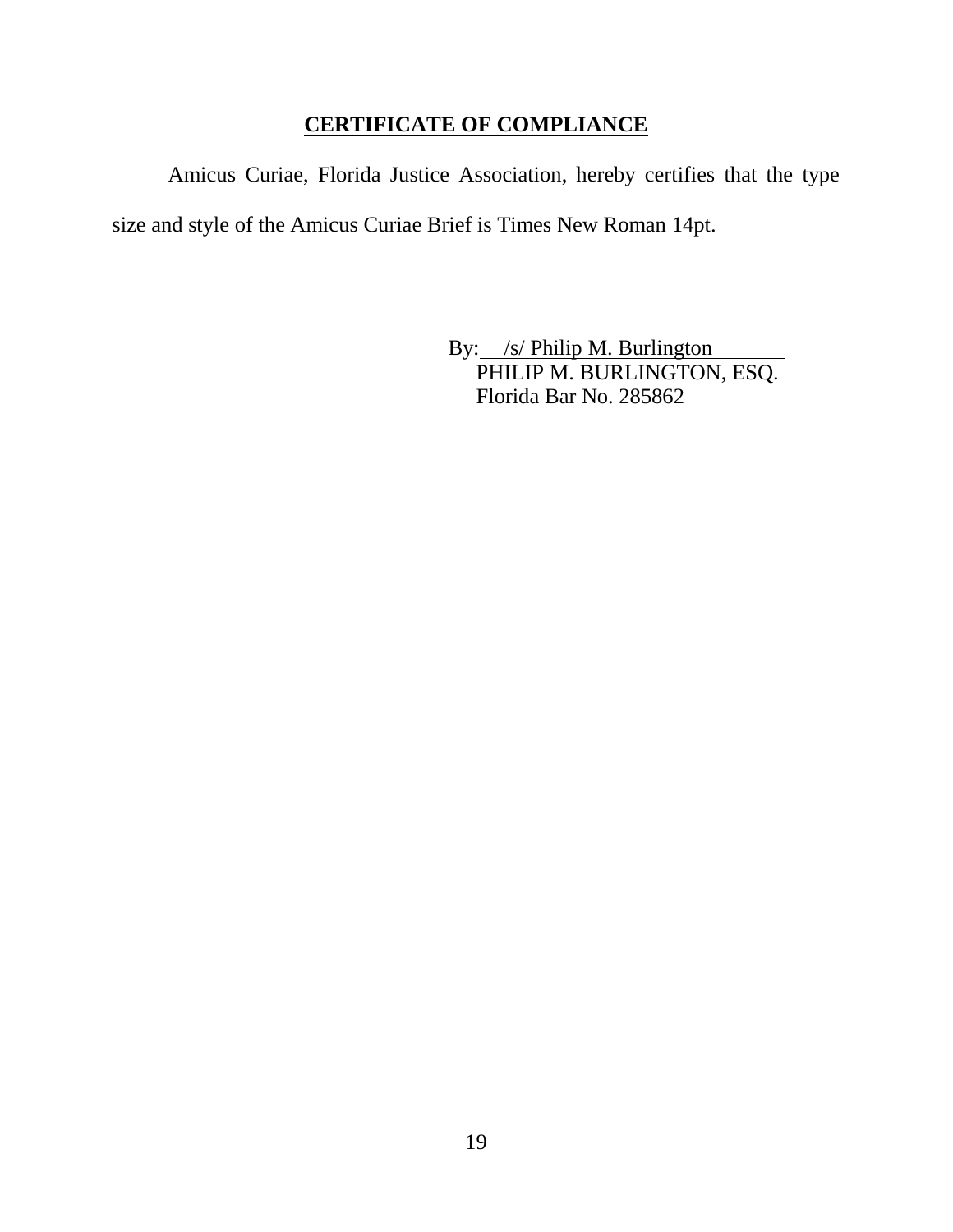# **SERVICE LIST**

Southern Baptist Hospital v. Charles, et. al. Case No. SC15-2180

**William E. Kuntz, Esq. Michael H. Harmon, Esq. Earl E. Googe, Jr., Esq.** SMITH HULSEY & BUSEY 225 Water Street, Suite 1800 Jacksonville, Florida 32202 (904) 359-7700 [wkuntz@smithhulsey.com](mailto:wkuntz@smithhulsey.com) [mharmon@smithhulsey.com](mailto:mharmon@smithhulsey.com) [egooge@smithhulsey.com](mailto:egooge@smithhulsey.com) [sjohnson@smithhulsey.com](mailto:sjohnson@smithhulsey.com) [khettinger@smithhulsey.com](mailto:khettinger@smithhulsey.com) Attorneys for Southern Baptist Hospital

#### **Jack E. Holt, III, Esq.**

GROWER, KETCHAM, RUTHERFORD, BRONSON, EIDE & TELAN, P.A. P.O. Box 538065 Orlando, Florida 32853 (407) 423-9545 [jeholtiii@growerketcham.com](mailto:jeholtiii@growerketcham.com) [ngallagher@growerketcham.com](mailto:ngallagher@growerketcham.com) [enotice@growerketcham.com](mailto:enotice@growerketcham.com) Attorneys for Southern Baptist Hospital of Florida

#### **Borden R. Hallowes, Esq.**

1098 Village Oaks Lane Simons Island, Georgia 31522 (912)638-5773 [bhallowes@bellsouth.net](mailto:bhallowes@bellsouth.net) [cshallowes@gmail.com](mailto:cshallowes@gmail.com) Attorney for Jean Charles, Jr.

**George N. Meros, Jr., Esq. Andy Bardos, Esq.** GRAY ROBINSON, P.A. PO Box 11189 Tallahassee, FL 32302 (850) 577-9090 [george.meros@gray-robinson.com](mailto:george.meros@gray-robinson.com) [andy.bardos@gray-robinson.com](mailto:andy.bardos@gray-robinson.com) [charlene.roberts@gray-robinson.com](mailto:charlene.roberts@gray-robinson.com) [mwilkinson@gray-robinson.com](mailto:mwilkinson@gray-robinson.com) Attorneys for Southern Baptist Hospital

**John J. Schickel, Esq. Howard C. Coker, Esq. Charles A. Sorenson, Esq.** COKER, SCHICKEL, SORENSON, POSGAY, CAMERLENGO & IRACKI 136 East Bay Street Jacksonville, Florida 32202 (904) 356-6071 [jjs@cokerlaw.com](mailto:jjs@cokerlaw.com) [hcc@cokerlaw.com](mailto:hcc@cokerlaw.com) [cas@cokerlaw.com](mailto:cas@cokerlaw.com) [rms@cokerlaw.com](mailto:rms@cokerlaw.com) Attorneys for Jean Charles, Jr.

**Brian S. Gowdy, Esq.**

CREED & GOWDY, P.A. 865 May Street Jacksonville, Florida 32204 (904) 350-0075 [bgowdy@appellate-firm.com](mailto:bgowdy@appellate-firm.com) [filings@appellate-firm.com](mailto:filings@appellate-firm.com) Attorney for Jean Charles Jr.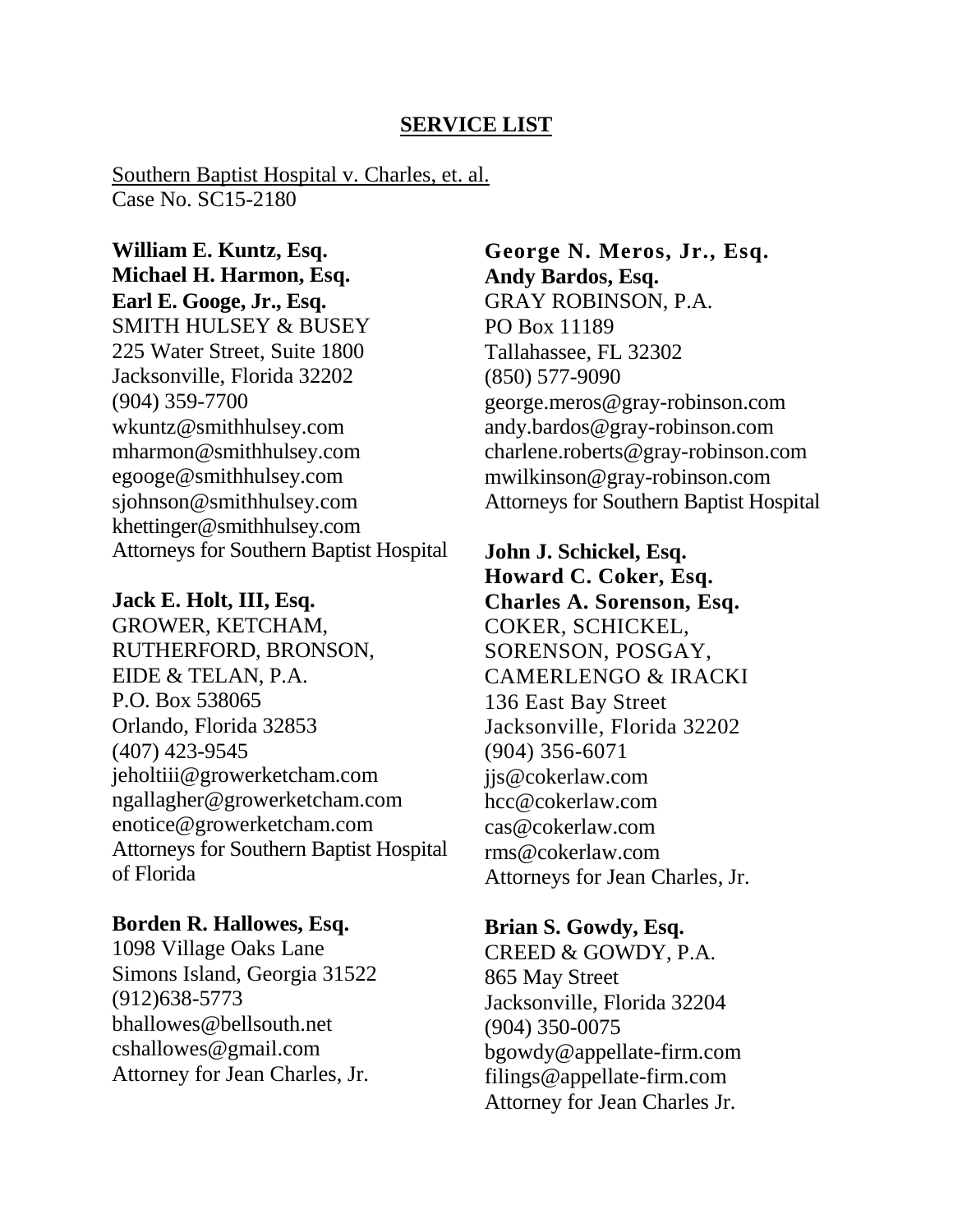### **William D. Thompson, Esq.**

58 Sea Winds Lane East Ponte Vedra Beach, Florida 32082 (304) 546-5607 [billdefthompson@yahoo.com](mailto:billdefthompson@yahoo.com) Attorney for Jean Charles, Jr.,

### **John R. Saalfield, Esq. Duke Regan, Esq.**

SAALFIELD, SHAD, STOKES, INCLAN, STOUDEMIRE, STONE, PA 245 Riverside Avenue, Suite 400 Jacksonville, Florida 32202 (904) 355-4401 [saalfield.filings@saalfieldlaw.com](mailto:saalfield.filings@saalfieldlaw.com) Attorneys for John D. Pennington, M.D.

**W. Douglas Childs, Esq. Linda M. Hester, Esq.** CHILDS, HESTER & LOVE, P.A. 1551 Atlantic Boulevard Jacksonville, Florida 32207 (904) 396-3007 [dchilds@childslegalgroup.com](mailto:dchilds@childslegalgroup.com) [lhester@childslegalgroup.com](mailto:lhester@childslegalgroup.com) [pcreech@childslegalgroup.com](mailto:pcreech@childslegalgroup.com) [mowens@childslegalgroup.com](mailto:mowens@childslegalgroup.com) Attorneys for Gregory J. Sengstock

### **Michael Callahan, Esq. James W. Hutchinson, Esq.**

KATTEN, MUCHIN, ROSENMAN, LLP 525 West Monroe Street Chicago, Ill 60661 (312) 902-5200 Michael.callahan@kattenlaw.com James.hutchinson@kattenlaw.com Amicus Attorneys for Clarity PSO, et. al.

**P. Scott Mitchell, Esq. Kathryn L. Hood, Esq.** FULLER, MITCHELL, HOOD & STEPHENS, LLC. 2565 Barrington Circle Tallahassee, Florida 32308 (850) 222-0770 [smitchell@fmhslaw.com](mailto:smitchell@fmhslaw.com) [khood@fmhslaw.com](mailto:khood@fmhslaw.com) [cmcrae@fmhslaw.com](mailto:cmcrae@fmhslaw.com) Attorneys for Yuval Z. Naot, M.D., Safeer A. Ashraf, M.D., and Integrated Community Oncology Network, LLC

#### **Jesse F. Suber, Esq.**

HENRY, BUCHANAN, HUDSON, SUBER & CARTER, P.A. 2508 Barrington Circle Tallahassee, Florida 32308 (850) 222-2920 [mmeservice@henryblaw.com](mailto:mmeservice@henryblaw.com) [jpappas@henryblaw.com](mailto:jpappas@henryblaw.com) Attorney for Andrew Namen, M.D.

**Katherine E. Giddings, Esq. Kristen M. Fiore, Esq. Diane G. Dewolf, Esq.** AKERMAN LLP 106 East College Ave. Suite. 1200 Tallahassee, FL 32301 (850) 425-1626 katherine.giddings@akerman.com kristen.fiore@akerman.com diane.dewolf@akerman.com elisa.miller@akerman.com michele.rowe@akerman.com Amicus Attorneys for Southern Baptist Hospital